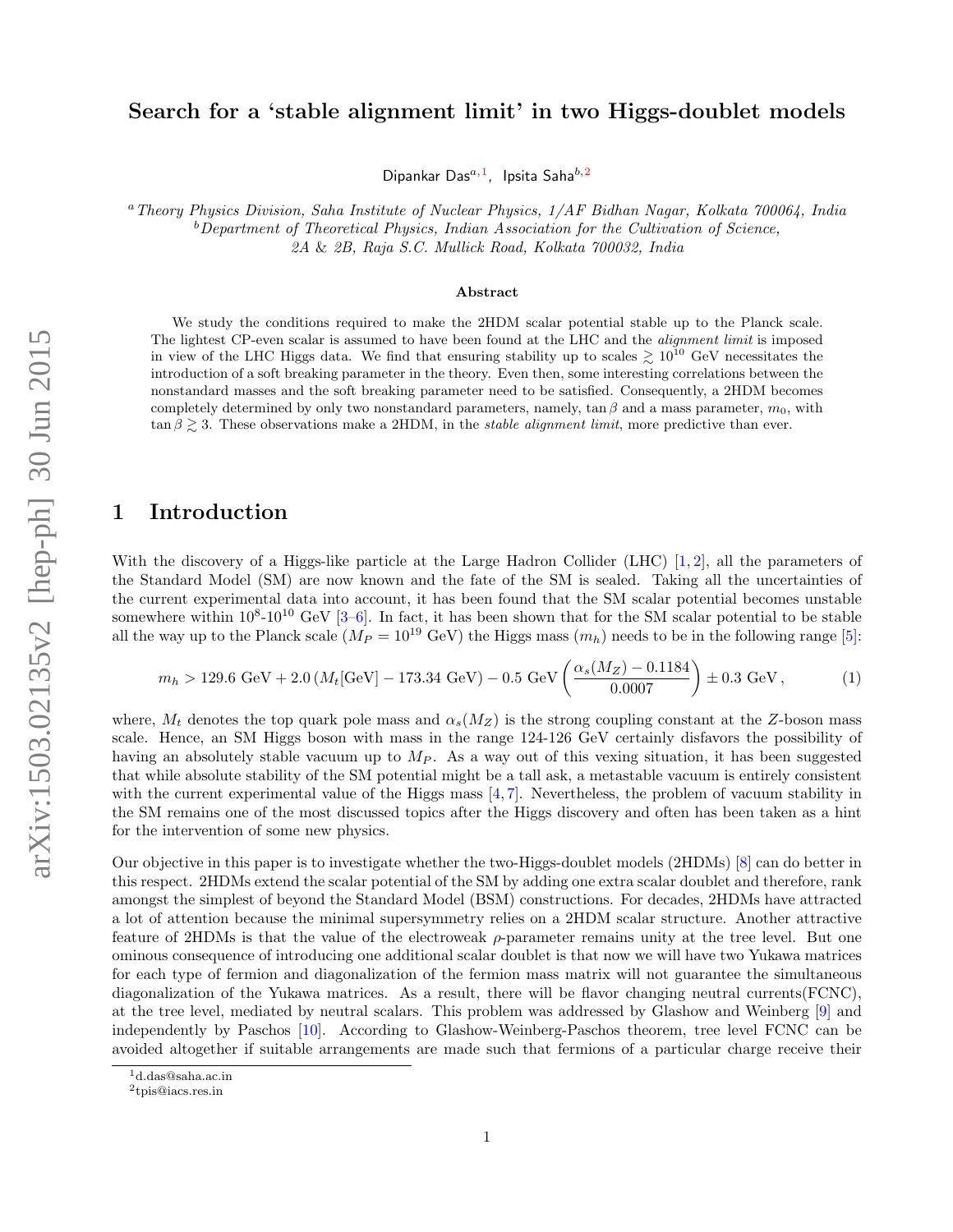masses from a particular scalar doublet. Usually, a  $Z_2$  symmetry, under which  $\phi_1 \to \phi_1$  and  $\phi_2 \to -\phi_2$ , is employed to achieve this. Proper assignments of the  $Z_2$  charge to different fermions then complete the purpose. Labeling as  $\phi_2$  the doublet that couples to the up-type quarks, the following four conventional variants of 2HDMs emerge from the  $Z_2$  charge assignments to the fermions:

- Type I: All quarks and leptons couple only to the doublet  $\phi_2$ ;
- Type II:  $\phi_2$  couples to the up-type quarks and  $\phi_1$  couples to down-type quarks and charged leptons;
- Type X or lepton specific: All quarks couple to  $\phi_2$ , while  $\phi_1$  couples to the charged leptons;
- Type Y or flipped: Up-type quarks and charged leptons couple to  $\phi_2$  and all down-type quarks couple to  $\phi_1$ .

Currently the measured values of Higgs signal strengths into different decay channels are consistent with the corresponding SM expectations. In anticipation that the data will continue to agree with the SM with increasing accuracy in the upcoming experiments, those BSM scenarios which can deliver an SM-like Higgs in some limiting case, will hold the upper hand in future survival race. It is quite well known that 2HDMs promise an *alignment limit*  $[11-13]$  when an SM-like Higgs can be recovered in the form of the lightest CP-even scalar in the 2HDM particle spectrum. Although vacuum stability constraints in 2HDMs have been studied previously both before [14] and after [15] the Higgs discovery, the distinct implications of the alignment limit in this context have never been emphasized before. Motivated by the LHC Higgs data, in this paper we concentrate exclusively on the alignment limit and explore the consequences of demanding the stability of the 2HDM potential all the way up to the GUT and Planck scales. In the process we have uncovered many new and interesting features. We have found that the requirement of stability of the 2HDM scalar potential compels us to introduce a soft breaking parameter and at the same time, entails a strong correlation between the soft breaking parameter and the other nonstandard masses. Accordingly, in this 'stable alignment limit' a 2HDM is completely determined by only two nonstandard parameters: (i) tan  $\beta$  (=  $v_2/v_1$ ) which is the ratio of the two vacuum expectation values (vevs) and, (ii) a mass parameter  $(m_0)$ . How the requirement of high scale stability of the 2HDM scalar potential in the alignment limit leads us to this intriguing conclusion constitutes the central theme of our paper.

The paper is organized in the following way: in Section 2 we describe the model and the various constraints that we use in our study. We present our results in Section 3. In Section 4 we summarize important findings and draw our conclusions.

### 2 The scalar potential

The general 2HDM potential with  $Z_2$  symmetry under which  $\phi_1 \to \phi_1$  and  $\phi_2 \to -\phi_2$ , is usually written as

$$
V = m_{11}^2 \phi_1^{\dagger} \phi_1 + m_{22}^2 \phi_2^{\dagger} \phi_2 - \left( m_{12}^2 \phi_1^{\dagger} \phi_2 + \text{h.c.} \right) + \frac{\lambda_1}{2} \left( \phi_1^{\dagger} \phi_1 \right)^2 + \frac{\lambda_2}{2} \left( \phi_2^{\dagger} \phi_2 \right)^2 + \lambda_3 \left( \phi_1^{\dagger} \phi_1 \right) \left( \phi_2^{\dagger} \phi_2 \right) + \lambda_4 \left( \phi_1^{\dagger} \phi_2 \right) \left( \phi_2^{\dagger} \phi_1 \right) + \left\{ \frac{\lambda_5}{2} \left( \phi_1^{\dagger} \phi_2 \right)^2 + \text{h.c.} \right\},
$$
(2)

where the term proportional to  $m_{12}^2$  breaks the  $Z_2$  symmetry softly. For simplicity, we assume that all the parameters of the potential are real so that CP symmetry is not explicitly broken in the scalar sector. To minimize the potential, we express the doublets as

$$
\phi_i = \begin{pmatrix} \chi_i^+ \\ \frac{1}{\sqrt{2}}(h_i + i\eta_i) \end{pmatrix},\tag{3}
$$

and define the minimum as follows:

$$
\langle \phi_i \rangle_{\min} = \begin{pmatrix} 0 \\ \frac{v_i}{\sqrt{2}} \end{pmatrix} \equiv \begin{pmatrix} 0 \\ \frac{(x_i + iy_i)}{\sqrt{2}} \end{pmatrix} . \tag{4}
$$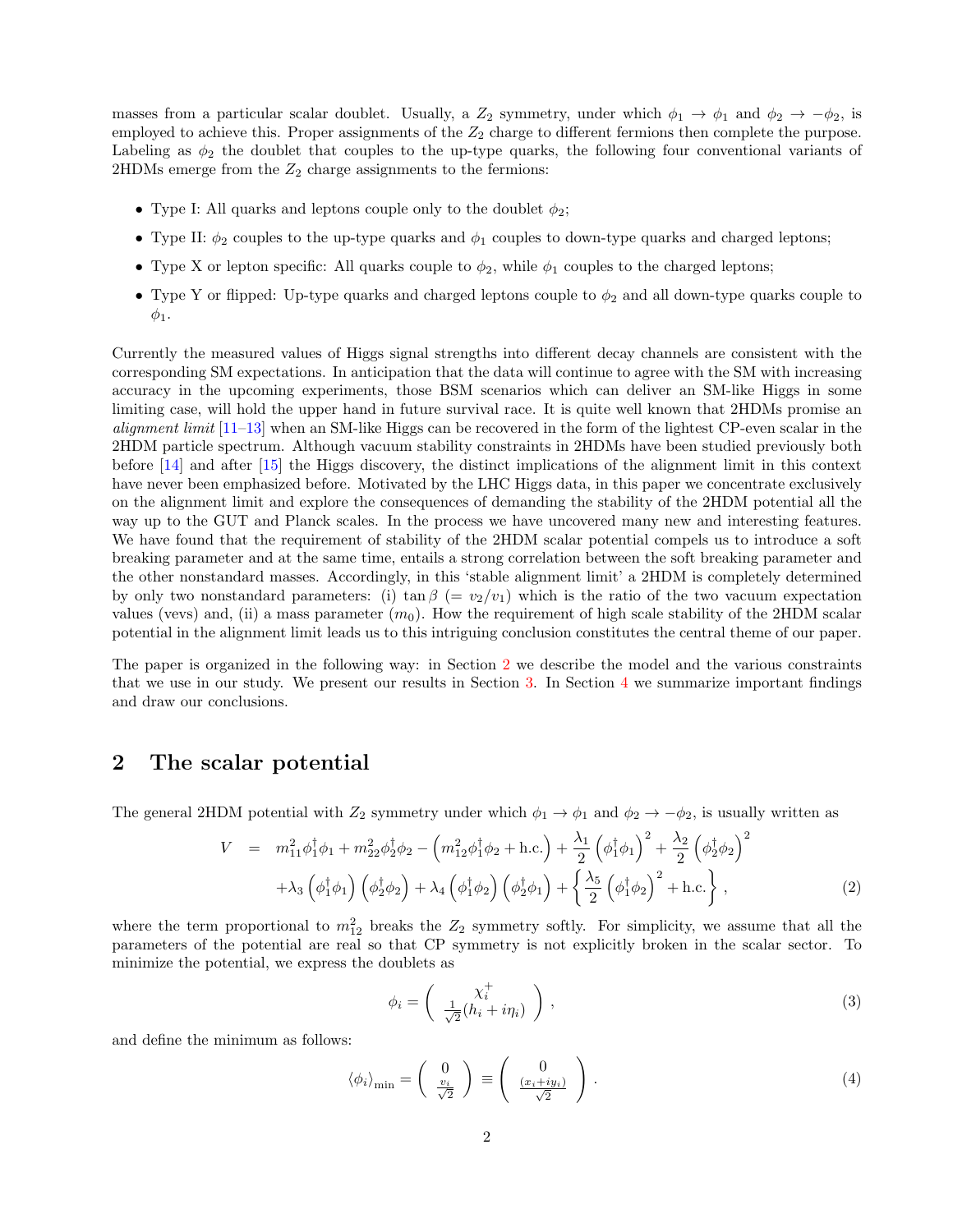Note that, although the potential of Eq.  $(2)$  is explicitly CP conserving, the vevs can, in general, be complex [16, 17]. Now the minimization conditions will read as follows:

$$
\frac{\partial V}{\partial h_1}\Big|_{\min} = 2(m_{11}^2 x_1 - m_{12}^2 x_2) + \lambda_1 x_1 (x_1^2 + y_1^2) + x_1 (\lambda_3 + \lambda_4)(x_2^2 + y_2^2) + \lambda_5 (x_1 x_2^2 + 2x_2 y_1 y_2 - x_1 y_2^2) = 0,
$$
\n(5a)

$$
\frac{\partial V}{\partial h_2}\Big|_{\text{min}} = 2(m_{22}^2 x_2 - m_{12}^2 x_1) + \lambda_2 x_2 (x_2^2 + y_2^2) + x_2 (\lambda_3 + \lambda_4)(x_1^2 + y_1^2) + \lambda_5 (x_2 x_1^2 + 2x_1 y_1 y_2 - x_2 y_1^2) = 0,
$$
\n(5b)

$$
\frac{\partial V}{\partial \eta_1}\Big|_{\text{min}} = 2(m_{11}^2 y_1 - m_{12}^2 y_2) + \lambda_1 y_1 (x_1^2 + y_1^2) + y_1 (\lambda_3 + \lambda_4)(x_2^2 + y_2^2) \n+ \lambda_5 (y_1 y_2^2 + 2x_1 x_2 y_2 - x_2^2 y_1) = 0, \n\frac{\partial V}{\partial \eta_2}\Big|_{\text{min}} = 2(m_{22}^2 y_2 - m_{12}^2 y_1) + \lambda_2 y_2 (x_2^2 + y_2^2) + y_2 (\lambda_3 + \lambda_4)(x_1^2 + y_1^2)
$$
\n(5c)

$$
+\lambda_5(y_2y_1^2+2x_1x_2y_1-x_1^2y_2) = 0.
$$
\n(5d)

It can be easily checked that the choice  $y_1 = y_2 = 0$  which implies the vevs are real, satisfies Eqs. (5c) and (5d) trivially. In this case, Eqs.  $(5a)$  and  $(5b)$  will take the following simpler forms:

$$
\left. \frac{\partial V}{\partial h_1} \right|_{\min} = 2(m_{11}^2 v_1 - m_{12}^2 v_2) + v_1 \left\{ \lambda_1 v_1^2 + (\lambda_3 + \lambda_4 + \lambda_5) v_2^2 \right\} = 0, \tag{6a}
$$

$$
\frac{\partial V}{\partial h_2}\Big|_{\text{min}} = 2(m_{22}^2 v_2 - m_{12}^2 v_1) + v_2 \left\{ \lambda_2 v_2^2 + (\lambda_3 + \lambda_4 + \lambda_5) v_1^2 \right\} = 0. \tag{6b}
$$

Thus the assumption of real  $v_1$  and  $v_2$  is consistent with the minimization conditions of Eq. (5) and in what follows, we shall work under this assumption.

When both the doublets receive vevs, the  $Z_2$  symmetry is broken spontaneously too and we can rewrite the 2HDM potential in the following form [18]:

$$
V = \beta_1 \left( \phi_1^{\dagger} \phi_1 - \frac{v_1^2}{2} \right)^2 + \beta_2 \left( \phi_2^{\dagger} \phi_2 - \frac{v_2^2}{2} \right)^2 + \beta_3 \left( \phi_1^{\dagger} \phi_1 + \phi_2^{\dagger} \phi_2 - \frac{v_1^2 + v_2^2}{2} \right)^2
$$
  
+ 
$$
\beta_4 \left\{ (\phi_1^{\dagger} \phi_1)(\phi_2^{\dagger} \phi_2) - (\phi_1^{\dagger} \phi_2)(\phi_2^{\dagger} \phi_1) \right\} + \beta_5 \left( \text{Re } \phi_1^{\dagger} \phi_2 - \frac{v_1 v_2}{2} \right)^2 + \beta_6 \left( \text{Im } \phi_1^{\dagger} \phi_2 \right)^2. \tag{7}
$$

In comparison with the previous case, in this notation  $\beta_5$  plays the role of the soft breaking parameter. For easy understanding of the future results, we will often switch between the parametrizations of Eqs. (2) and (7). Therefore, a comparison between the parameters of Eqs. (2) and (7) will be in order. It should be emphasized that unlike Eq. (2), Eq. (7) manifestly assumes that both the doublets acquire vevs so that  $m_{11}^2$  and  $m_{22}^2$  in Eq. (2) can be traded for  $v_1$  and  $v_2$  (using Eqs. (6a) and (6b)) followed by suitable rearrangements of the quartic parameters to obtain Eq. (7). Since, in this paper, we restrict ourselves only to the *non-inert* cases where  $\tan \beta$ is nonzero and finite, above two parametrizations are equivalent to us. The connections between the two sets of parameters are given by the following relations:

$$
m_{11}^{2} = -(\beta_{1}v_{1}^{2} + \beta_{3}v^{2}); \qquad \lambda_{1} = 2(\beta_{1} + \beta_{3});
$$
  
\n
$$
m_{22}^{2} = -(\beta_{2}v_{2}^{2} + \beta_{3}v^{2}); \qquad \lambda_{2} = 2(\beta_{2} + \beta_{3});
$$
  
\n
$$
m_{12}^{2} = \frac{\beta_{5}}{2}v_{1}v_{2}; \qquad \lambda_{3} = (2\beta_{3} + \beta_{4});
$$
  
\n
$$
\lambda_{4} = \frac{\beta_{5} + \beta_{6}}{2} - \beta_{4}; \qquad \lambda_{5} = \frac{\beta_{5} - \beta_{6}}{2}.
$$
  
\n(8)

At this point, it is interesting to note that in the parametrization of Eq. (2), the combination  $m_{12}^2/(\sin \beta \cos \beta)$ instead of  $m_{12}^2$  itself controls the nonstandard masses [11]. Thus the relation between  $m_{12}^2$  and  $\beta_5$  in Eq. (8)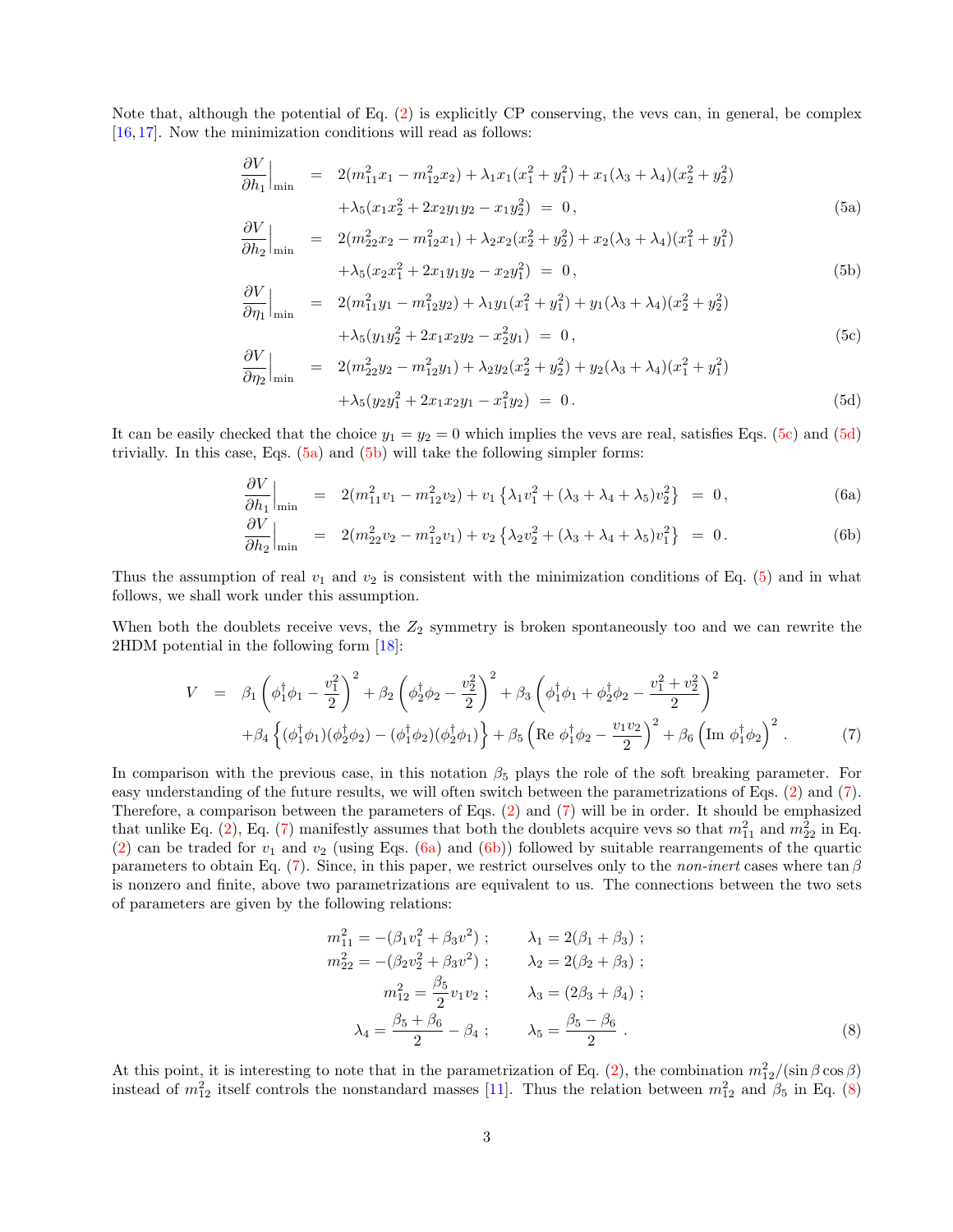suggests that  $\beta_5$  is a better parameter for tracking the effect of soft breaking. In passing, we note that in the limit  $\lambda_5 = 0$  (in Eq. (2)) or equivalently  $\beta_5 = \beta_6$  (in Eq. (7)), the symmetry of the 2HDM potential is enhanced from softly broken  $Z_2$  to softly broken  $U(1)$  under which  $\phi_1 \to \phi_1$  and  $\phi_2 \to e^{i\theta} \phi_2$ . This  $U(1)$  symmetry will be relevant in our future discussions.

To get the mass eigenstates, we expand the scalar doublets around their vevs as follows:

$$
\phi_i = \begin{pmatrix} \chi_i^+ \\ \frac{1}{\sqrt{2}} (v_i + h_i + i\eta_i) \end{pmatrix} . \tag{9}
$$

Our assumption that CP is a good symmetry of the scalar potential actually allows us to define neutral scalar eigenstates that are also eigenstates of CP. In total, there are five physical eigenstates: two CP-even scalars  $(h, H)$ , one CP-odd scalar (A) and a pair of charged scalars  $(H^{\pm})$  along with three Goldstones  $(G^{\pm}, G^0)$  which will be absorbed to give masses to the SM gauge bosons  $(W^{\pm}, Z)$ . The rotations that lead us to the mass eigenstates are given below:

$$
\left(\begin{array}{c} G^{\pm} \\ H^{\pm} \end{array}\right) = \left(\begin{array}{cc} c_{\beta} & s_{\beta} \\ -s_{\beta} & c_{\beta} \end{array}\right) \left(\begin{array}{c} \chi_1^{\pm} \\ \chi_2^{\pm} \end{array}\right), \tag{10a}
$$

$$
\left(\begin{array}{c} G^0 \\ A \end{array}\right) = \left(\begin{array}{cc} c_{\beta} & s_{\beta} \\ -s_{\beta} & c_{\beta} \end{array}\right) \left(\begin{array}{c} \eta_1 \\ \eta_2 \end{array}\right), \tag{10b}
$$

$$
\left(\begin{array}{c}h\\H\end{array}\right) = \left(\begin{array}{cc}c_{\alpha} & s_{\alpha}\\-s_{\alpha} & c_{\alpha}\end{array}\right) \left(\begin{array}{c}h_1\\h_2\end{array}\right). \tag{10c}
$$

where,  $c_{\beta(\alpha)} \equiv \cos \beta(\alpha)$  and  $s_{\beta(\alpha)} \equiv \sin \beta(\alpha)$ . The mixing angle of the CP-even sector is defined through the following relation:

$$
\tan 2\alpha = \frac{2(\beta_3 + \frac{\beta_5}{4})v_1v_2}{\beta_1v_1^2 - \beta_2v_2^2 + (\beta_3 + \frac{\beta_5}{4})(v_1^2 - v_2^2)}.
$$
\n(11)

It is now instructive to count the number of free parameters in the scalar potential. Note that, Eqs. (2) and (7) both contain eight free parameters. In the notation of Eq. (7), these are  $v_1$ ,  $v_2$  and six  $\beta_i$  couplings. We can trade  $v_1$  and  $v_2$  for  $v = \sqrt{v_1^2 + v_2^2}$  and  $\tan \beta$ . Except for  $\beta_5$ , all other  $\beta$  parameters may be traded for four physical scalar masses  $(m_h, m_H, m_A$  and  $m_{H+}$ ) and the angle,  $\alpha$ . The equivalence of these two sets of parameters is demonstrated by the following relations:

$$
\beta_1 = \frac{1}{2v^2c_{\beta}^2} \left[ m_H^2 c_{\alpha}^2 + m_h^2 s_{\alpha}^2 - \frac{s_{\alpha}c_{\alpha}}{\tan \beta} \left( m_H^2 - m_h^2 \right) \right] - \frac{\beta_5}{4} \left( \tan^2 \beta - 1 \right) , \qquad (12a)
$$

$$
\beta_2 = \frac{1}{2v^2 s_\beta^2} \left[ m_h^2 c_\alpha^2 + m_H^2 s_\alpha^2 - s_\alpha c_\alpha \tan \beta \left( m_H^2 - m_h^2 \right) \right] - \frac{\beta_5}{4} \left( \cot^2 \beta - 1 \right) ,\tag{12b}
$$

$$
\beta_3 = \frac{1}{2v^2} \frac{s_\alpha c_\alpha}{s_\beta c_\beta} \left( m_H^2 - m_h^2 \right) - \frac{\beta_5}{4},\tag{12c}
$$

$$
\beta_4 = \frac{2}{v^2} m_{H^+}^2, \qquad (12d)
$$

$$
\beta_6 = \frac{2}{v^2} m_A^2 \,. \tag{12e}
$$

Among the eight redefined parameters that appear on the RHS of Eq.  $(12)$ , not all are unknown. We already know  $v = 246$  GeV and under the assumption that the lightest CP-even Higgs is what has been found at the LHC,  $m_h \approx 125$  GeV is also known.

As a next level of simplification, we recall that the experimental values of the Higgs signal strengths into different decay modes are showing increasing affinity towards the SM expectations [19, 20]. This encourages us to work in the alignment limit [11]:

$$
\beta - \alpha = \frac{\pi}{2},\tag{13}
$$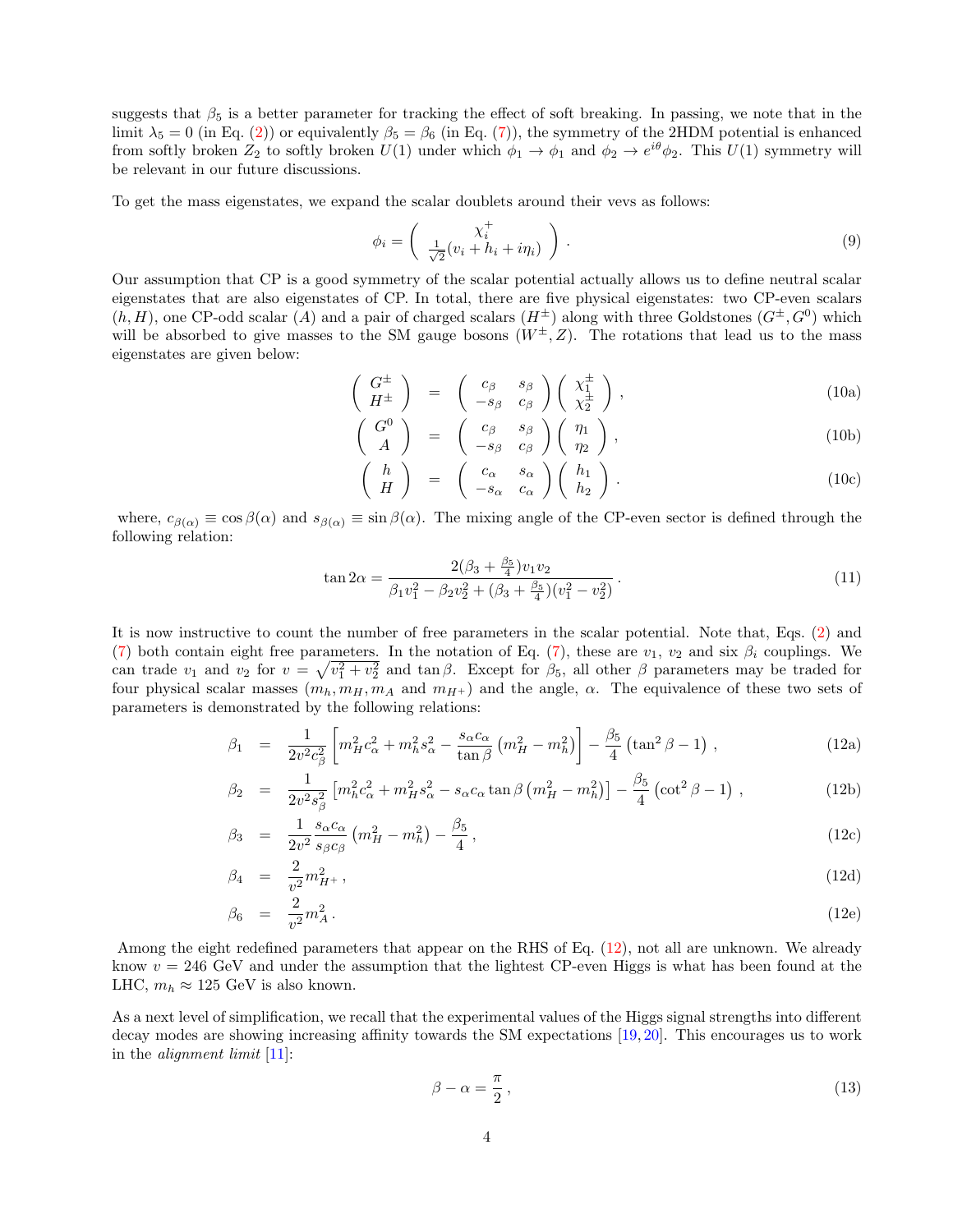which means, h will have the exact SM-like tree-level couplings with the fermions and the vector bosons. The recent global fits of the LHC data in the 2HDM context [21–27] certifies that Eq. (13) is indeed a reasonable assumption. In what follows, we will work exclusively in the alignment limit. Therefore, in this limit, we are left with five unknown parameters  $(m_H, m_A, m_{H^+}, \beta_5 \text{ and } \tan \beta)$  which will be constrained from the requirement of high scale stability of the 2HDM potential. We will see that this requirement in association with the constraints from electroweak T-parameter entail strong correlations between most of the remaining parameters making the 2HDM more constrained than ever.

#### 2.1 Theoretical constraints from vacuum stability and unitarity

First we have to ensure that there is not any direction in the field space along which the potential becomes infinitely negative. In the parametrization of Eq. (2), the necessary and sufficient conditions for the potential to be bounded from below read [28–31]

$$
VSC1: \qquad \lambda_1 > 0,\tag{14a}
$$

$$
VSC2: \t\lambda_2 > 0,\t(14b)
$$

$$
\text{VSC3}: \qquad \lambda_3 + \sqrt{\lambda_1 \lambda_2} > 0,\tag{14c}
$$

$$
\text{VSC4}: \qquad \lambda_3 + \lambda_4 - |\lambda_5| + \sqrt{\lambda_1 \lambda_2} > 0. \tag{14d}
$$

The S-matrix eigenvalues that will be constrained from unitarity of the scattering amplitudes are also listed below [32–35]:

$$
a_1^{\pm} = \frac{3}{2}(\lambda_1 + \lambda_2) \pm \sqrt{\frac{9}{4}(\lambda_1 - \lambda_2)^2 + (2\lambda_3 + \lambda_4)^2},
$$
\n(15a)

$$
a_2^{\pm} = \frac{1}{2}(\lambda_1 + \lambda_2) \pm \frac{1}{2}\sqrt{(\lambda_1 - \lambda_2)^2 + 4\lambda_4^2},
$$
\n(15b)

$$
a_3^{\pm} = \frac{1}{2}(\lambda_1 + \lambda_2) \pm \frac{1}{2}\sqrt{(\lambda_1 - \lambda_2)^2 + 4\lambda_5^2},
$$
\n(15c)

$$
b_1^{\pm} = \lambda_3 + 2\lambda_4 \pm 3\lambda_5, \qquad (15d)
$$

$$
b_2^{\pm} = \lambda_3 \pm \lambda_5, \tag{15e}
$$

$$
b_3^{\pm} = \lambda_3 \pm \lambda_4. \tag{15f}
$$

The requirement of tree unitarity then restricts the above eigenvalues as follows:

$$
|a_i^{\pm}|, |b_i^{\pm}| \le 16\pi. \tag{16}
$$

We impose that the inequalities  $(14)$  and  $(16)$  should be satisfied at all energies between the electroweak and Planck scales. The renormalization group (RG) equations that we use to calculate the lambdas at any intermediate energy scale are given in Appendix A.

Additionally it is also important to check whether the minimum defined by  $v_1$  and  $v_2$  is a global minimum or not. The condition for the global minimum, in the notation of Eq.  $(2)$ , is given by [36, 37],

$$
\mathscr{D} = m_{12}^2 \left( m_{11}^2 - m_{22}^2 \sqrt{\frac{\lambda_1}{\lambda_2}} \right) \left( \tan \beta - \sqrt[4]{\frac{\lambda_1}{\lambda_2}} \right) > 0. \tag{17}
$$

#### 2.2 Experimental constraints

In addition to the theoretical constraints mentioned above, we also take the following experimental facts into account.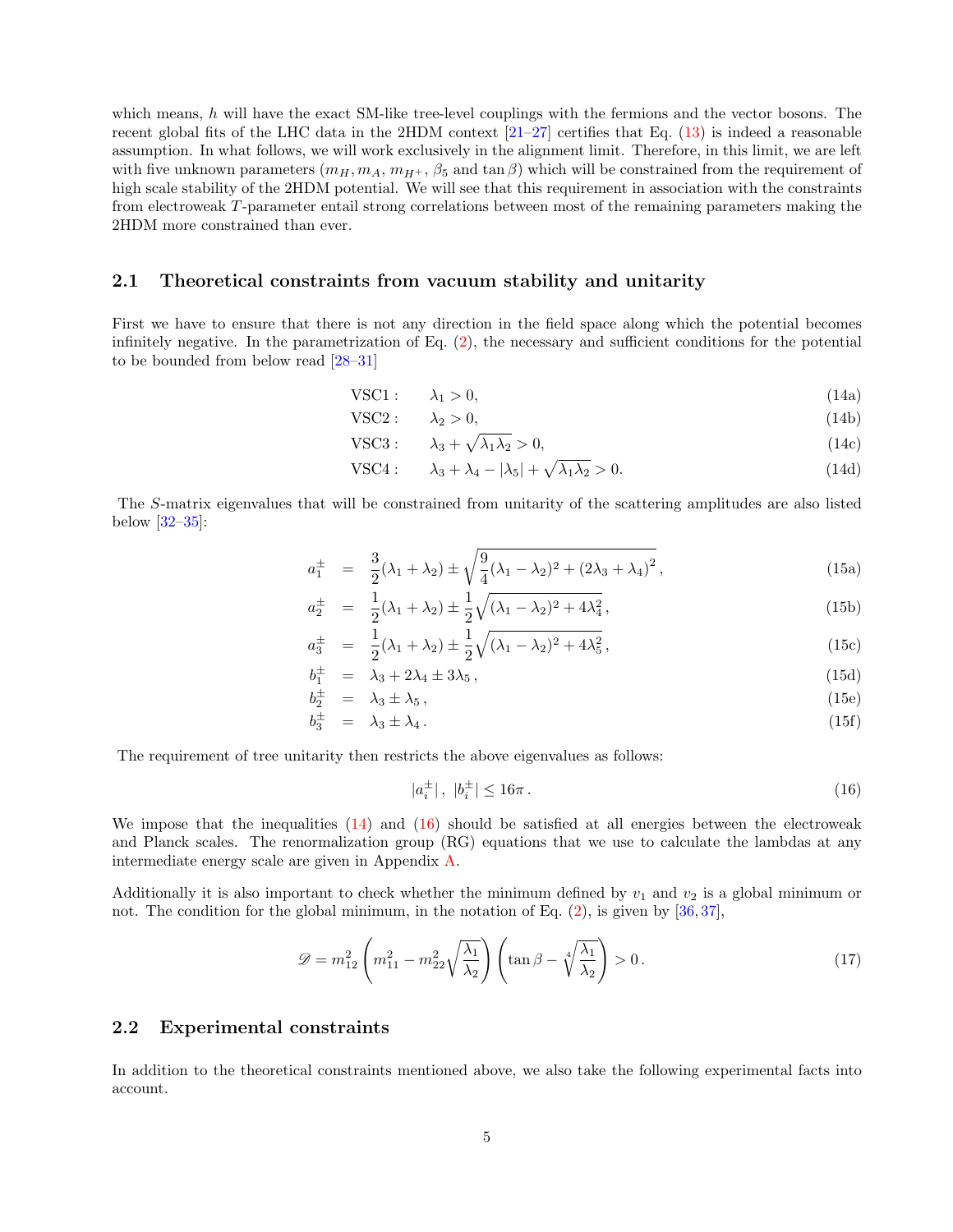- There is a very strong lower limit on  $m_{H+}$ , for Type II models, arising mainly due to the excellent agreement of the  $b \to s\gamma$  branching ratio with the SM prediction. Because of this we take  $m_{H^+} > 300$ GeV [38, 39] for Type II models. However, if  $\tan \beta > 1$ , there is no such bound for Type I models from flavor data [38]. Therefore, for Type I models, we only consider the direct search limit  $m_{H^+} > 80$  GeV [40]. At this stage, it should be noted that since the Yukawa couplings in the quark sector are the same for Type II and Y models and the top-Yukawa gives the dominant fermionic contribution in the RG equations, whatever we comment on Type II models in this paper will eventually hold for Type Y models too. The same is true for Type I and X models.
- The oblique T-parameter can restrict the splitting between the heavy scalar masses. In the 2HDM alignment limit, the expression for the new physics contribution to the T-parameter can be expressed as [41, 42]

$$
\Delta T = \frac{1}{16\pi \sin^2 \theta_w M_W^2} \left[ F(m_{H^+}^2, m_H^2) + F(m_{H^+}^2, m_A^2) - F(m_H^2, m_A^2) \right],
$$
 (18)

with, 
$$
F(x,y) = \begin{cases} \frac{x+y}{2} - \frac{xy}{x-y} \ln\left(\frac{x}{y}\right) & \text{for } x \neq y, \\ 0 & \text{for } x = y. \end{cases}
$$
 (19)

Taking the new physics contribution to the T-parameter as [43]

$$
\Delta T = 0.05 \pm 0.12, \tag{20}
$$

we use the  $2\sigma$  uncertainty range around the mean value for our numerical constraints. Note that the function  $F(x, y)$  is symmetric under  $x \leftrightarrow y$  and is sensitive only to the difference  $|x - y|$ . Thus  $\Delta T = 0$ when either  $m_{H^+} = m_H$  or  $m_{H^+} = m_A$ . In these cases  $\Delta T$  puts no constraints on the heavy scalar masses. But if, for some reason,  $m_H \approx m_A$  then  $\Delta T$  severely restricts the splitting between charged and neutral scalar masses.

### 3 Numerical analysis and results

For the purpose of analysis, we choose the set  $\{v,\tan\beta,\alpha,m_h,m_H,m_A,m_{H+},\beta_5\}$  which appears on the RHS of Eq. (12) to be our independent set of eight parameters to describe the 2HDM scalar potential. Among them, we set  $v = 246$  GeV and  $\alpha = \beta - \pi/2$ . In the case of an exact  $Z_2$  symmetry we also set  $\beta_5 = 0$  and perform a random scan for the rest of the parameters in the following ranges:

$$
\tan \beta \in [0.1, 10], \ m_h \in [124, 126] \text{ GeV}, \ m_H \in [m_h, 1500] \text{ GeV}, \ m_A \in [0, 1500] \text{ GeV},
$$
  

$$
m_{H^+} \in [80, 1500] \text{ GeV} \text{ (for Type I models)}, \ m_{H^+} \in [300, 1500] \text{ GeV} \text{ (for Type II models)}. (21)
$$

When the  $Z_2$  symmetry is softly broken, we find it convenient to introduce the mass parameter

$$
m_0 = \sqrt{\frac{1}{2}\beta_5 v^2},
$$
\n(22)

and vary  $m_0$  in the range [0, 1500] GeV. In the case of a softly broken  $U(1)$  symmetry, we impose  $m_0 = m_A$ .

Next we use Eq. (12) to convert our set of parameters into the set of  $\beta_i$ s followed by Eq. (8) to convert the  $\beta_i$ s again into  $\lambda_i$ s. We then use the RG equations for  $\lambda_i$ s given in Appendix A to compute them at any intermediate energy scale and check that the unitarity and stability conditions hold all the way up to the Planck scale. We set the top quark pole mass at 173.3 GeV [44] for our numerical analysis. Our observations for different cases appear in the following subsections.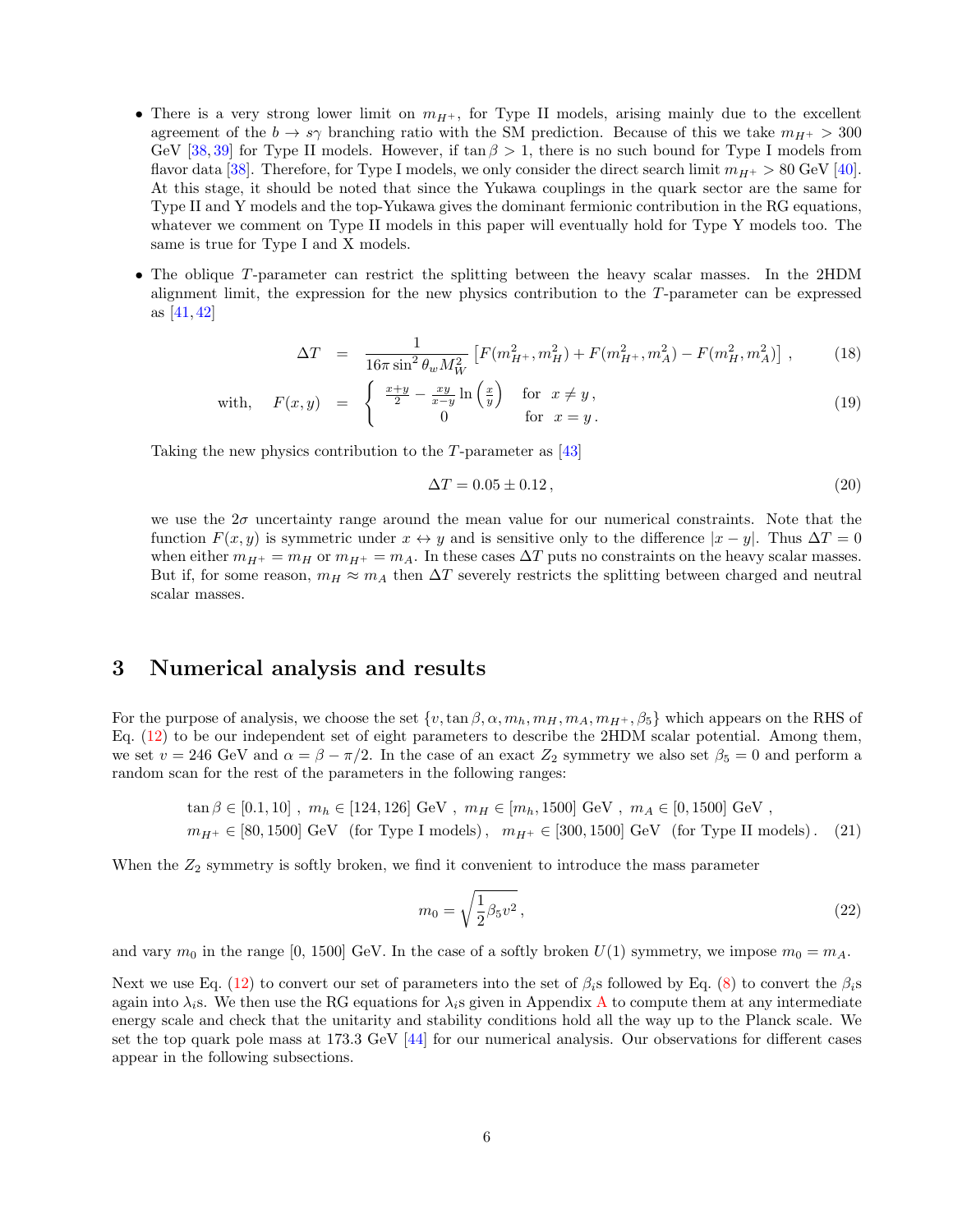

**Figure 1:** (Exact  $Z_2$ ) Allowed points in the  $\text{Log}_{10}(\tan \beta)$ - $m_H$  and  $m_A$ - $m_{H^+}$  planes for the 2HDM potential to be stable up to  $\Lambda_{\text{UV}}$ . The points in different colors correspond to different choices for  $\Lambda_{\text{UV}}$  which appear in the legends.

### 3.1 Exact  $Z_2$

In this case setting  $\beta_5 = 0$ , we scan the rest of the parameters in the range specified previously. The result has been displayed in Fig. 1. A couple of noteworthy features that emerge from this figure are given below:

- (i) The value of  $\tan \beta$  is bounded and the bound depends on the energy scale,  $\Lambda_{UV}$ , up to which stability is demanded. As we increase  $\Lambda_{UV}$ , the allowed parameter space shrinks continuously. It should be noted that a limit on tan  $\beta$  for exact  $Z_2$  symmetry is not surprising at all and is a direct consequence of unitarity and stability at the electroweak scale [45, 46].
- (ii) It is found that, for the non-inert cases, neither Type I nor Type II models can be absolutely stable all the way up to the Planck scale when the  $Z_2$  symmetry is exact in the potential. This result is in agreement with the previous analysis of Ref.  $[15]$  in the context of exact  $Z_2$  symmetry. We have checked for each order of magnitude in  $\Lambda_{\rm UV}$  and noticed that Type I models can remain stable up to a maximum of  $10^8$  GeV whereas Type II models can be stable only up to  $10^4$  GeV. This difference between Type I and Type II models may be understood by noting that stability up to  $10^8$  GeV for Type I models requires a light charged scalar,  $m_{H^+} \sim 180$  GeV (see lower left panel of Fig. 1), which is not allowed for Type II models from  $b \to s\gamma$ .

Now that we know 2HDMs with exact  $Z_2$  symmetry fail to maintain stability up to the Planck scale, it is time to investigate whether the introduction of a soft symmetry breaking parameter can improve the situation.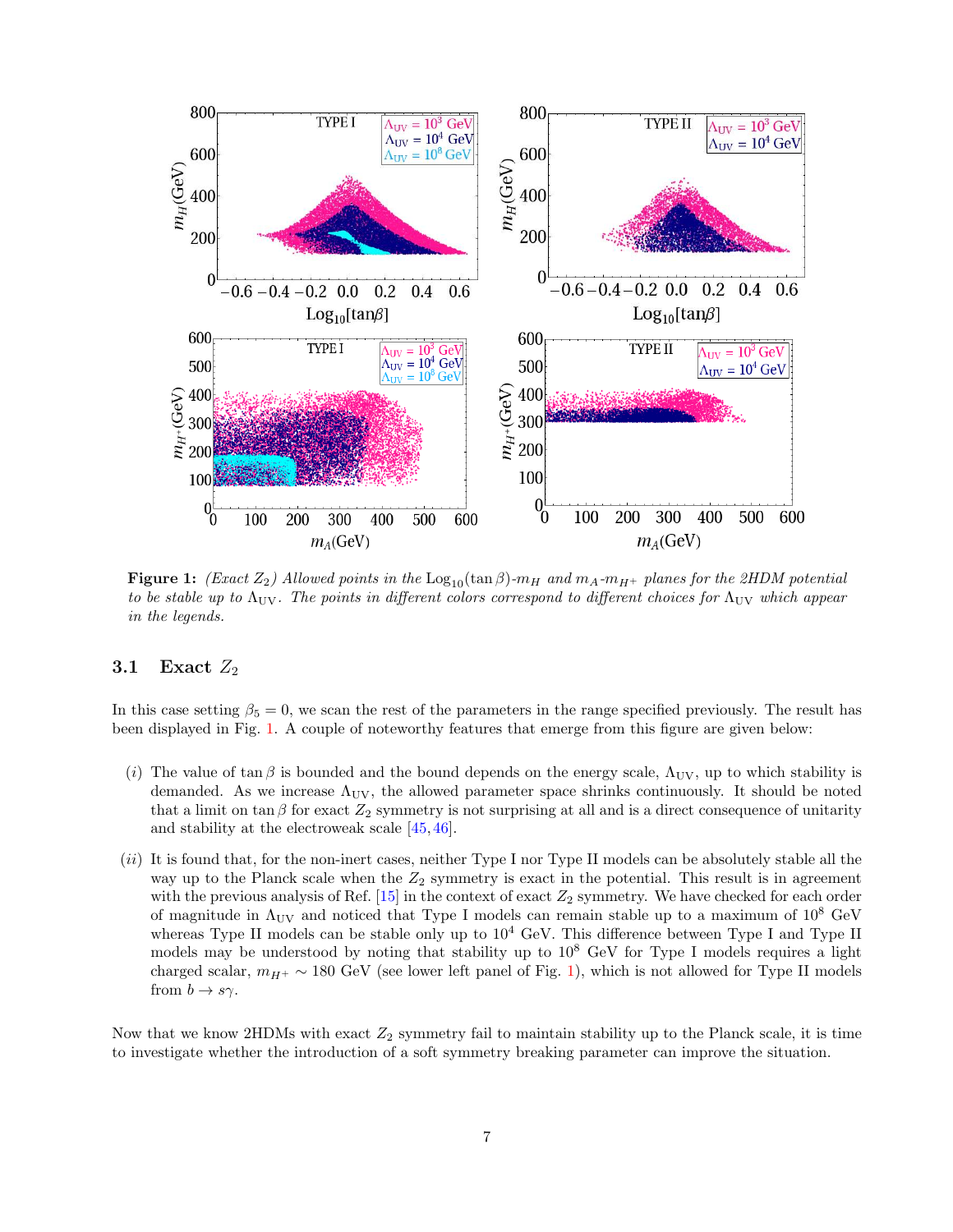

**Figure 2:** (Softly broken  $Z_2$ ) Allowed points in tan  $\beta$ -m<sub>0</sub> plane for the 2HDM potential to be stable up to  $\Lambda_{\rm UV}$ . The points in different colors correspond to different choices for  $\Lambda_{\rm UV}$  which appear in the legends.

#### 3.2 Softly broken  $Z_2$

Here we study the effects of nonzero  $\beta_5$ . For convenience we have encoded the information of  $\beta_5$  into the mass parameter,  $m_0$ , through Eq. (22). The same analysis as in the case of exact  $Z_2$  symmetry is then performed for three representative choices of  $\Lambda_{\rm UV}$ , namely,  $10^{10}$ ,  $10^{16}$  and  $10^{19}$  GeV. We exhibit our results in Figs. 2 and 3. Some intriguing features that emerge from these figures are listed below.

- (a) From Figs. 2 and 3, we note that it is indeed possible for a 2HDM potential to remain stable all the way up to the Planck scale in the presence of a soft symmetry breaking parameter. But certain conditions need to be satisfied for this to happen. These conditions which we describe below, together define the *stable* alignment limit for 2HDMs.
- (b) From Fig. 2 we see that for the 2HDM potential to be stable up to  $\Lambda_{\text{UV}}$ , there must exist a lower bound on tan β. For example, when  $\Lambda_{\rm UV} = 10^{19}$  GeV this bound reads tan  $\beta \gtrsim 3$ . We also note from Fig. 2 that there is a lower limit on  $m_0$  (or equivalently  $\beta_5$ ) too. For Type I models we read  $m_0 \gtrsim 120 \text{ GeV}$  whereas for Type II models we obtain  $m_0 \gtrsim 280 \text{ GeV}$ . For the energy scales that we are concerned with, we observe that these limits on  $m_0$  for Type I and II models are essentially independent of  $\Lambda_{\text{UV}}$ . We emphasize that this is one of the important differences between our result and that of Ref. [15] where the stability of 2HDMs with softly broken  $Z_2$  symmetry was analyzed including  $\tan \beta = 2$  without realizing that such a low value of  $\tan \beta$  is forbidden when the alignment limit is exact.
- (c) From Fig. 3 we notice that the requirement of absolute stability up to  $\Lambda_{\text{UV}}$  entails a strong correlation between  $m_0$  and the other nonstandard masses. In fact, a closer scrutiny of the plots reveals that all the nonstandard scalar masses have to be nearly degenerate with  $m_0$ .
- (d) Observations (b) and (c) together lead us to the conclusion that, in the stable alignment limit, a 2HDM becomes completely determined by only two nonstandard parameters, namely, tan  $\beta$  and a mass parameter  $(m_0)$ . Additionally, both of them are bounded from below:

$$
\tan \beta \gtrsim 3 \,, \quad m_0 \gtrsim 120 \text{ GeV (Type I)}, \quad m_0 \gtrsim 280 \text{ GeV (Type II)} \,. \tag{23}
$$

(e) We have also checked that above conclusions do not crucially depend on the input parameters, especially the top-quark mass. To be quantitative, instead of the central value of 173.3 GeV, if we consider the  $2\sigma$ lower limit of the top-quark pole mass, 171.8 GeV [44], the lower limit on tan  $\beta$  changes to tan  $\beta \gtrsim 2.8$ .

We feel that an a *posteriori* explanation of most of the above features is possible, at least on a qualitative level. In the following we present, one by one, the steps of our argument that helps us apprehend different characteristics of Figs. 2 and 3.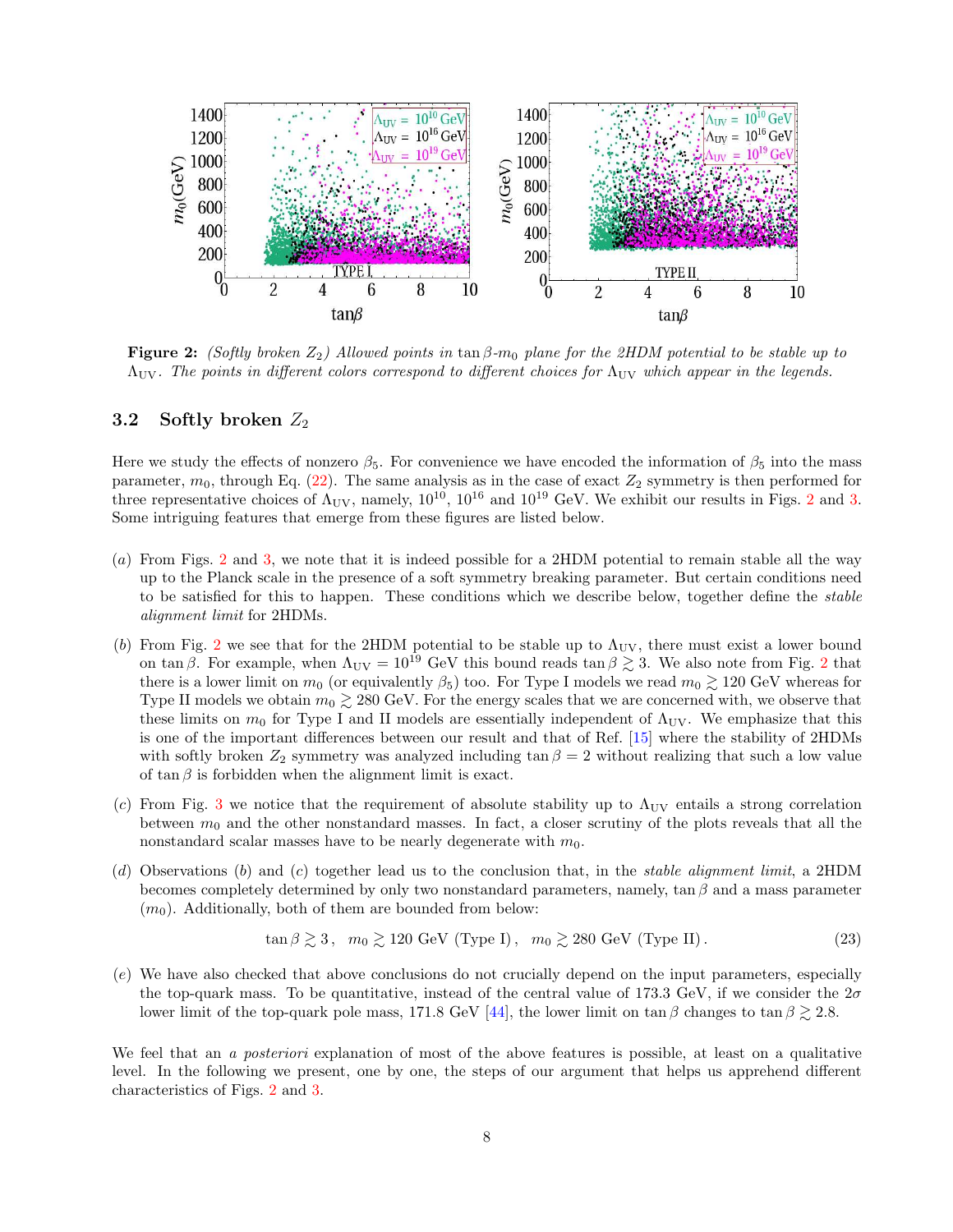

**Figure 3:** (Softly broken  $Z_2$ ) Allowed points in  $m_0-m_H$ ,  $m_0-m_{H+}$ ,  $m_0-m_A$  planes for the 2HDM potential to be stable up to  $\Lambda_{\text{UV}}$ . The points in different colors correspond to different choices for  $\Lambda_{\text{UV}}$  which appear in the legends.

(1) First we note from Eq.  $(41)$  in association with Eqs.  $(42e)$ ,  $(43e)$ ,  $(44e)$  and  $(45e)$  that the evolution of  $\lambda_5$  is proportional to itself. This is not surprising because, as mentioned earlier, in the absence of  $\lambda_5$ the symmetry of the scalar potential is enhanced to a global  $U(1)$ . Thus if we start with  $\lambda_5 = 0$  at the electroweak scale, it will remain zero at all energy scales. But any initial nonzero value of  $\lambda_5$  will cause it to grow with energy. This may eventually jeopardize the vacuum stability condition (14d) at high energy scales. Therefore, it will be no wonder if, by demanding high scale stability of the 2HDM potential, we are led to the  $U(1)$  limit,  $\lambda_5 \approx 0$ . Evidently, this limit will have the following implication on the masses (using Eq. (12e) and remembering that  $\lambda_5 \approx 0$  implies  $\beta_5 \approx \beta_6$ ):

$$
m_A^2 \approx m_0^2 \,,\tag{24}
$$

which has been clearly depicted by the first row of plots in Fig. 3.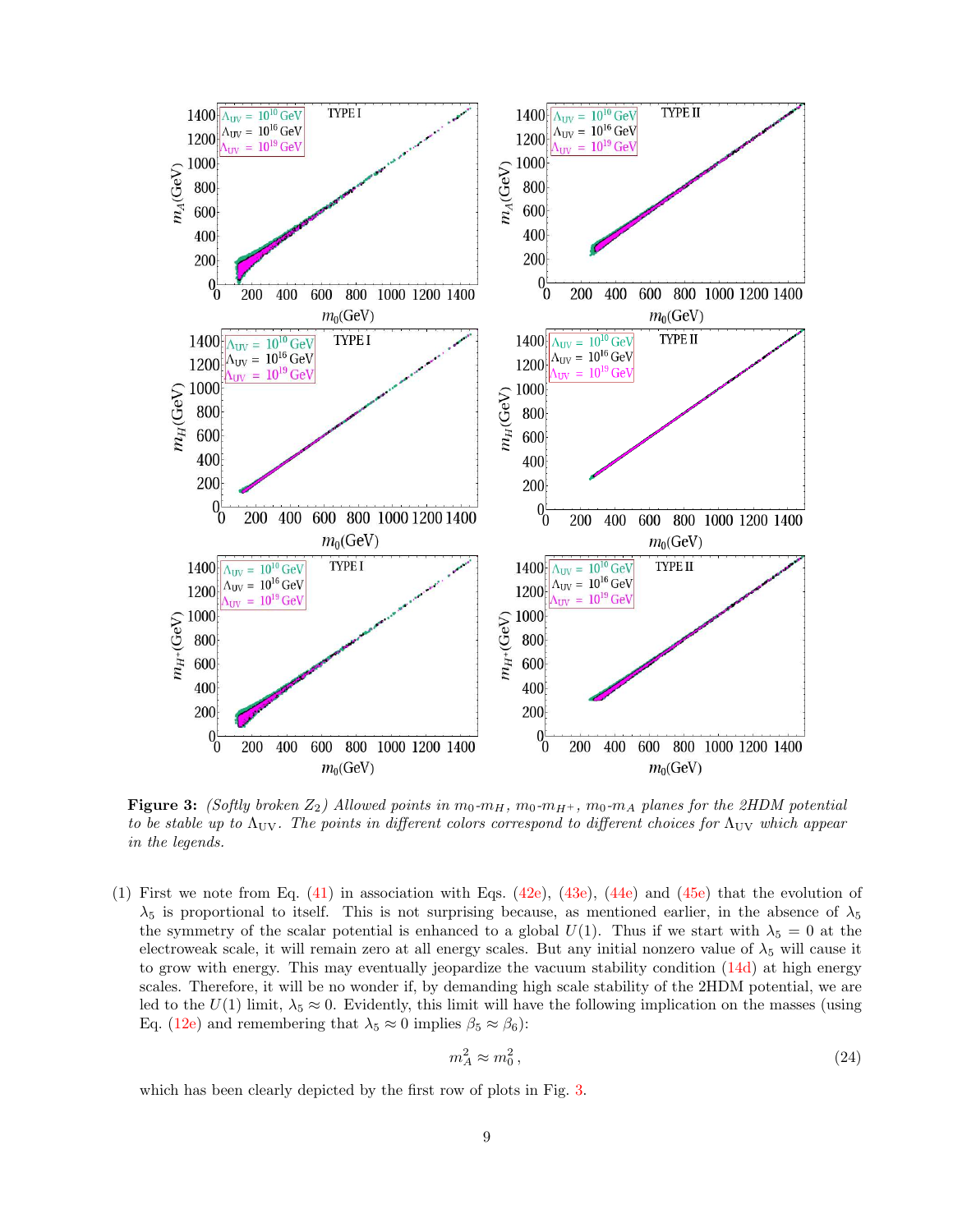(2) Next important thing to note is that unitarity and stability conditions at the electroweak scale imply, among other things, [46, 47]

$$
0 < (m_H^2 - m_0^2)(\tan^2 \beta + \cot^2 \beta) + 2m_h^2 < \frac{32\pi v^2}{3} \,. \tag{25}
$$

This inequality has been plotted in Fig. 4 for three different values of tan  $\beta$ . It is obvious that for tan  $\beta$ away from unity, the inequality  $(25)$  renders a degeneracy between  $m_H$  and  $m_0$ . This explains the second row of Fig. 3.



**Figure 4:** Allowed regions in the  $m_0$ - $m_H$ plane from the inequality  $(25)$  for three different values of tan $\beta$ .

Figure 5: Allowed region at 95% C.L. from the experimental limit on  $\Delta T$  under the assumption  $m_H = m_A = m_0$ .

(3) Collecting (1) and (2) together we get  $m_H^2 \approx m_A^2 \approx m_0^2$ . Feeding this information to Eq. (19), we obtain the following expression for  $\Delta T$ :

$$
\Delta T = \frac{1}{8\pi \sin^2 \theta_w M_W^2} F\left(m_{H^+}^2, m_0^2\right).
$$
 (26)

Since  $F(m_{H^+}^2, m_0^2)$  restricts the splitting  $|m_{H^+}^2 - m_0^2|$ , the experimental limit on  $\Delta T$  will impart the degeneracy between  $m_{H+}$  and  $m_0$  as shown in Fig. 5. This explains the third row of Fig. 3. Thus, up to this point, we have

$$
m_0^2 \approx m_A^2 \approx m_H^2 \approx m_{H^+}^2,\tag{27}
$$

which summarizes the essential features of Fig. 3 that the 2HDM can be described by a single nonstandard mass parameter. Eq. (27) also explains the lower bounds on  $m_0$  in Fig. 2. Since  $m_{H^+} > 300$  GeV for Type II 2HDMs, the degeneracy of Eq. (27) destroys the possibility of having a light pseudoscalar for Type II models. This result is apparent from the upper right panel of Fig. 3.

(4) To understand the lower limit on tan β we turn our attention to the RG evolution equation of  $\lambda_2$  which is given by Eq. (41) in association with Eqs. (42b), (43b), (44b) and (45b). Since we have assumed  $\phi_2$  to be the doublet that gives masses to the up-type quarks,  $\lambda_2$  will face the negative pull of the top-Yukawa  $(h_t)$ . Note that in the limit of exact degeneracy,  $m_0^2 = m_A^2 = m_H^2 = m_{H^+}^2$ , we have at the electroweak scale, (using Eq.  $(12)$  followed by Eq.  $(8)$  in the alignment limit)

$$
\lambda_1 = \lambda_2 = \lambda_3 = \frac{m_h^2}{v^2}, \quad \text{and,} \quad \lambda_4 = \lambda_5 = 0.
$$
 (28)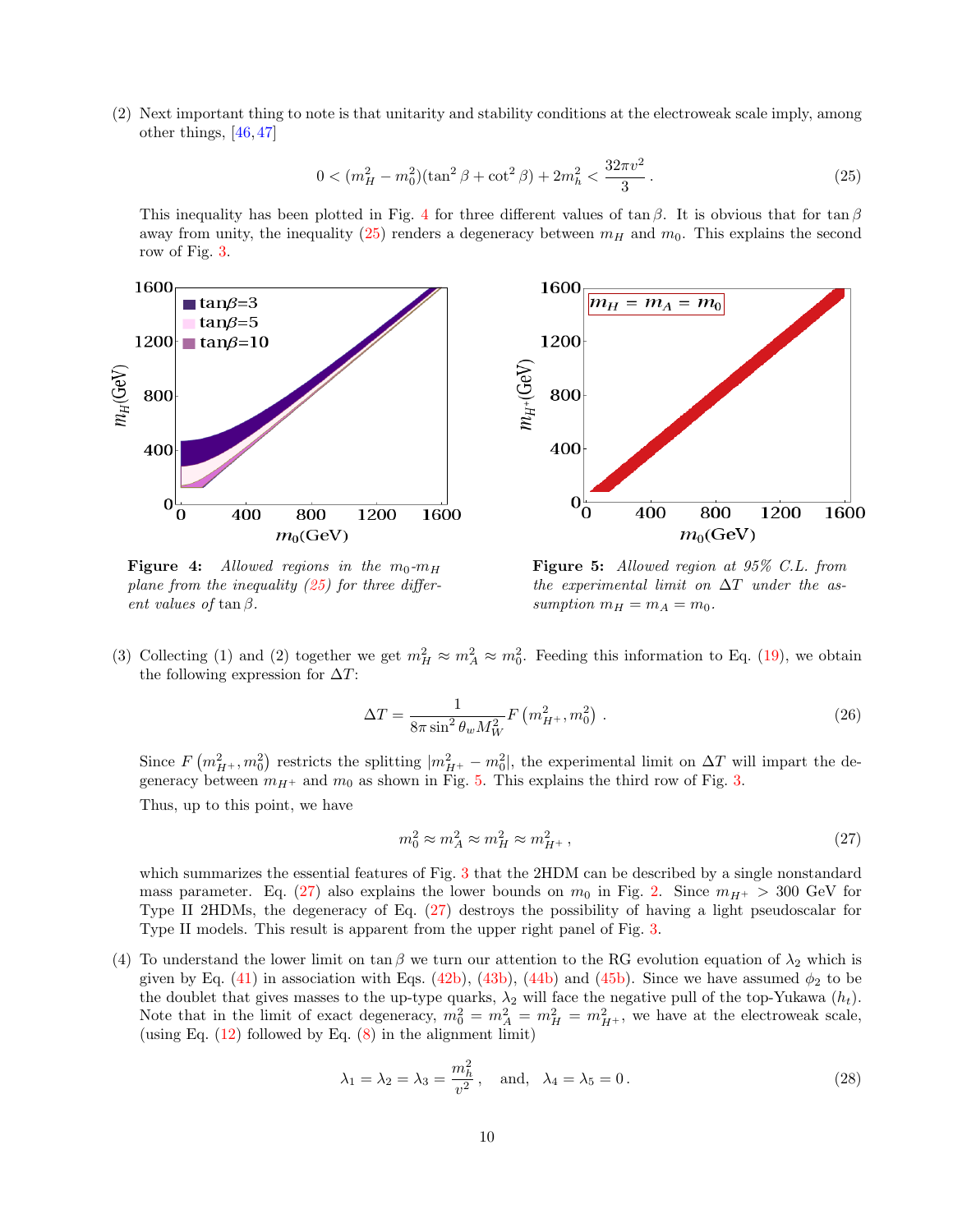

**Figure 6:** (Softly broken  $Z_2$ ) Running of stability conditions of Eq.  $(14)$  in the exactly degenerate scenario assuming  $m_h = 126 \text{ GeV}$ . In this scenario, these runnings are independent of  $m_0$ .



**Figure 7:** (Softly broken  $Z_2$ ) Allowed points in  $tan β-δ$  plane for  $Λ_{UV} = 10^{19}$  GeV in a Type I 2HDM with  $m_H = m_A = m_0$ , and  $m_{H^+} =$  $m_0 + \delta$ .

Using these, we may simplify the RG equation for  $\lambda_2$ , at the electroweak scale, as follows:

$$
\mathcal{D}\lambda_2 = 16\lambda_2^2 - 3\left(3g^2 + {g'}^2\right)\lambda_2 + \frac{3}{4}\left(3g^4 + {g'}^4 + 2g^2{g'}^2\right) + 12h_t^2\lambda_2 - 12h_t^4. \tag{29}
$$

Notice the striking similarity between the above equation and the SM running of  $\lambda$  that appears in Eq. (35). One difference is that  $\mathcal{D}\lambda_2$  receives additional contributions on the positive side (compare  $16\lambda_2^2$  with  $12\lambda^2$ ) in the SM case) due to the presence of extra quartic couplings. On the contrary,  $h_t$  in the 2HDM case is ∼  $\sqrt{2}m_t/(v\sin\beta)$  which is larger than the SM value of  $h_t \sim \sqrt{2}m_t/v$ . Therefore, compared to the SM case the negative drag of  $h_t$  is enhanced in 2HDMs. This effect drives  $\lambda_2$  to negative values violating vacuum stability condition (14b) at high energies unless sin  $\beta$  is large enough to dilute the effect of the term,  $-12h_t^4$ , sufficiently. This is the origin of the lower limit on  $\tan \beta$ . Choosing  $\tan \beta = 8.5$  for illustration, we have displayed this effect in Fig. 6. There we see how the evolution of the dotted (blue) line marked as VSC2 (which is nothing but  $\lambda_2$ ) marginally survives becoming negative at an intermediate energy scale. Take  $\tan \beta$  too low and this line goes below zero spoiling the stability condition,  $\lambda_2 > 0$ . It is worth noting that when all the nonstandard masses are exactly degenerate, evolutions of the  $\lambda_i$ s depend only on tan β and not on the mass parameter,  $m_0$ .

(5) With exact degeneracy, the lower bound on  $\tan \beta$  turns out to be  $\tan \beta \gtrsim 8$  for  $\Lambda_{\rm UV} = 10^{19}$  GeV. But from Fig. 2 we see that even lower values of  $\tan \beta$  are allowed. To understand this, we need to investigate the evolution of  $\lambda_2$  in greater detail. Instead of exact degeneracy, we now consider the following limit:

$$
m_0 = m_A = m_H
$$
, and,  $m_{H^+}^2 = m_0^2 + \Delta$ . (30)

In this limit,

$$
\lambda_1 = \lambda_2 = \frac{m_h^2}{v^2}, \quad \lambda_3 = \lambda_2 + \frac{2\Delta}{v^2}, \quad \lambda_4 = -\frac{2\Delta}{v^2}, \quad \lambda_5 = 0.
$$
\n(31)

Using these, we can rearrange the terms that appear on the RHS in the RG equation for  $\lambda_2$ , to obtain

$$
\mathcal{D}\lambda_2 = 14\lambda_2^2 + 2\left(\lambda_2 + \frac{2\Delta}{v^2}\right)^2 - 3\left(3g^2 + g'^2\right)\lambda_2 + \frac{3}{4}\left(3g^4 + g'^4 + 2g^2g'^2\right) + 12h_t^2\lambda_2 - 12h_t^4. \tag{32}
$$

Comparing this with Eq. (29) we see that a positive value of  $\Delta$  aids in the positive terms allowing lower values of tan β. But the fact that only very small values of  $\Delta$  can be permitted from unitarity [46] and T-parameter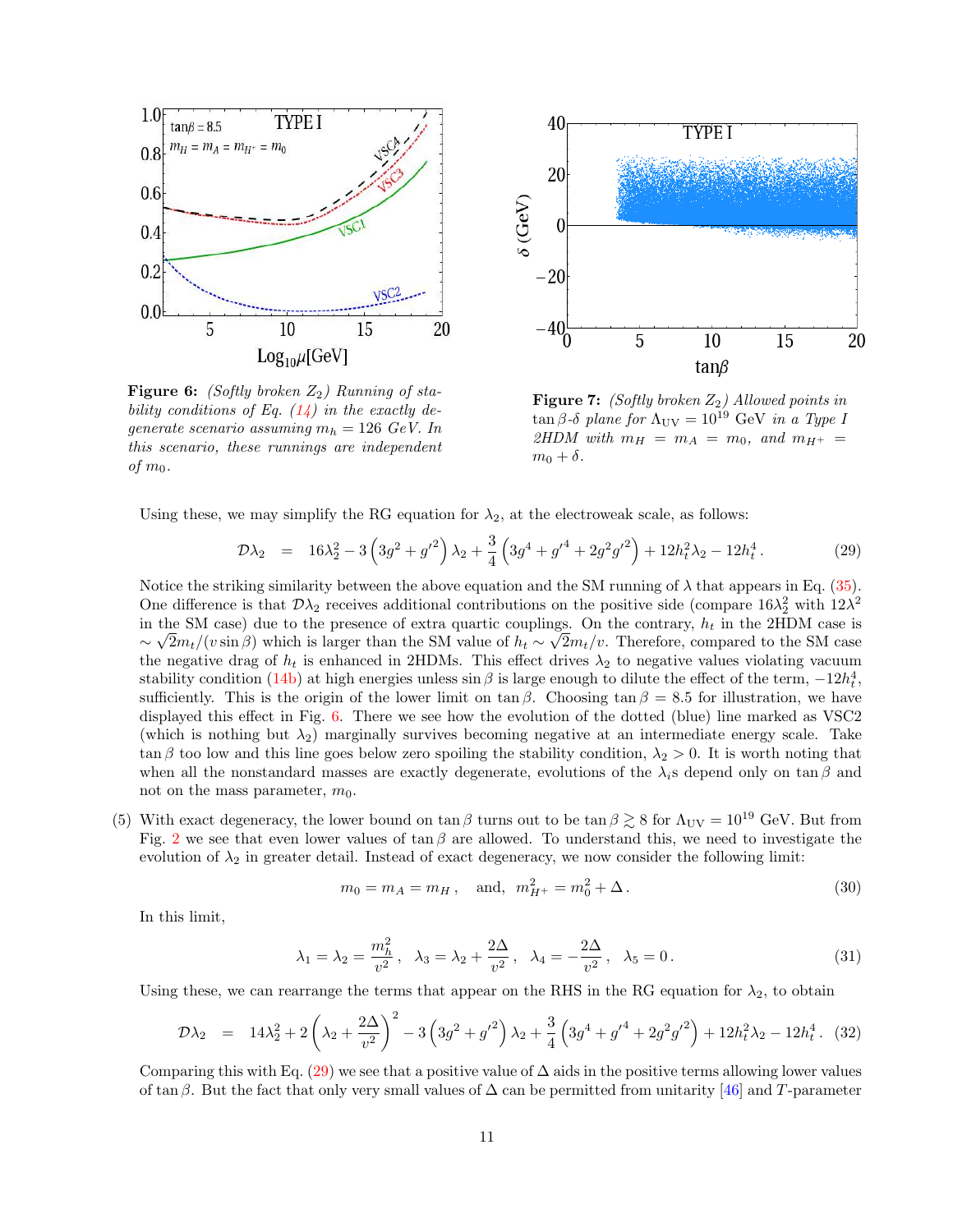

Figure 8: Chain of arguments that helps us make sense of the main features of Figs. 2 and 3.

puts a lower limit on tan β anyway. In Fig. 7 we have illustrated how the difference  $\delta \equiv m_{H^+} - m_0 \approx \Delta/(2m_0)$ depends on tan  $\beta$ . There we can see that to allow tan  $\beta \lesssim 8$  we will need  $\delta > 0$ , *i.e.*,  $m_{H+} > m_0$ .

We have summarized our arguments above compactly in the form of a flowchart in Fig. 8. Before moving on, we intend to make some remarks on the structure of the potential in the *stable alignment limit*. We note that in the limit,  $m_0^2 = m_A^2 = m_H^2 = m_{H^+}^2$ , the potential of Eq. (2) takes the following simple form:<sup>3</sup>

$$
V = m_{11}^2 \phi_1^{\dagger} \phi_1 + m_{22}^2 \phi_2^{\dagger} \phi_2 - m_{12}^2 \left( \phi_1^{\dagger} \phi_2 + \text{h.c.} \right) + \frac{\lambda_1}{2} \left( \phi_1^{\dagger} \phi_1 + \phi_2^{\dagger} \phi_2 \right)^2. \tag{33}
$$

This potential now contains four parameters among which two, disguised as  $v$  and  $m_h$ , have been measured. Two other parameters, in the form of  $\tan \beta$  and  $m_0$ , remain to be determined to fix the model completely. Note that the symmetry in the quartic terms of Eq.  $(33)$  is more than a mere  $U(1)$ , in fact, the symmetry is enhanced to a global  $U(2)$  under which  $(\phi_1, \phi_2)^T \to U(2)(\phi_1, \phi_2)^T$ . But this  $U(2)$  symmetry is explicitly broken in the Yukawa terms. Due to this, the structure of the potential in Eq. (33) is not stable under RG. Neither the correlation  $\lambda_1 = \lambda_2 = \lambda_3$  nor the equality  $\lambda_4 = 0$  is maintained at higher energies. What remains valid at any scale is the equality  $\lambda_5 = 0$  because the  $U(1)$  symmetry that prevails in the quartic part of the scalar potential in the absence of  $\lambda_5$  is also preserved in the Yukawa sector by construction. Therefore, we conclude that when high scale stability of the 2HDM potential needs to be ensured, softly broken  $U(1)$  symmetry should be a more natural choice, to tackle tree-level FCNC, than the conventional  $Z_2$  symmetry.

Now we want to check whether the condition (17) for the global minimum holds in the stable alignment limit or not. First we remember that, in this limit,  $m_0$  is positive (see Fig. 2) which implies  $m_{12}^2 > 0$ . We have also found  $\lambda_1 \approx \lambda_2 \approx \lambda_3$  with  $\tan \beta \gtrsim 3$ . These imply

$$
\left(\tan \beta - \sqrt[4]{\frac{\lambda_1}{\lambda_2}}\right) > 0. \tag{34a}
$$

<sup>&</sup>lt;sup>3</sup>Similar potential can also be motivated from an  $SO(5)$  symmetry [48].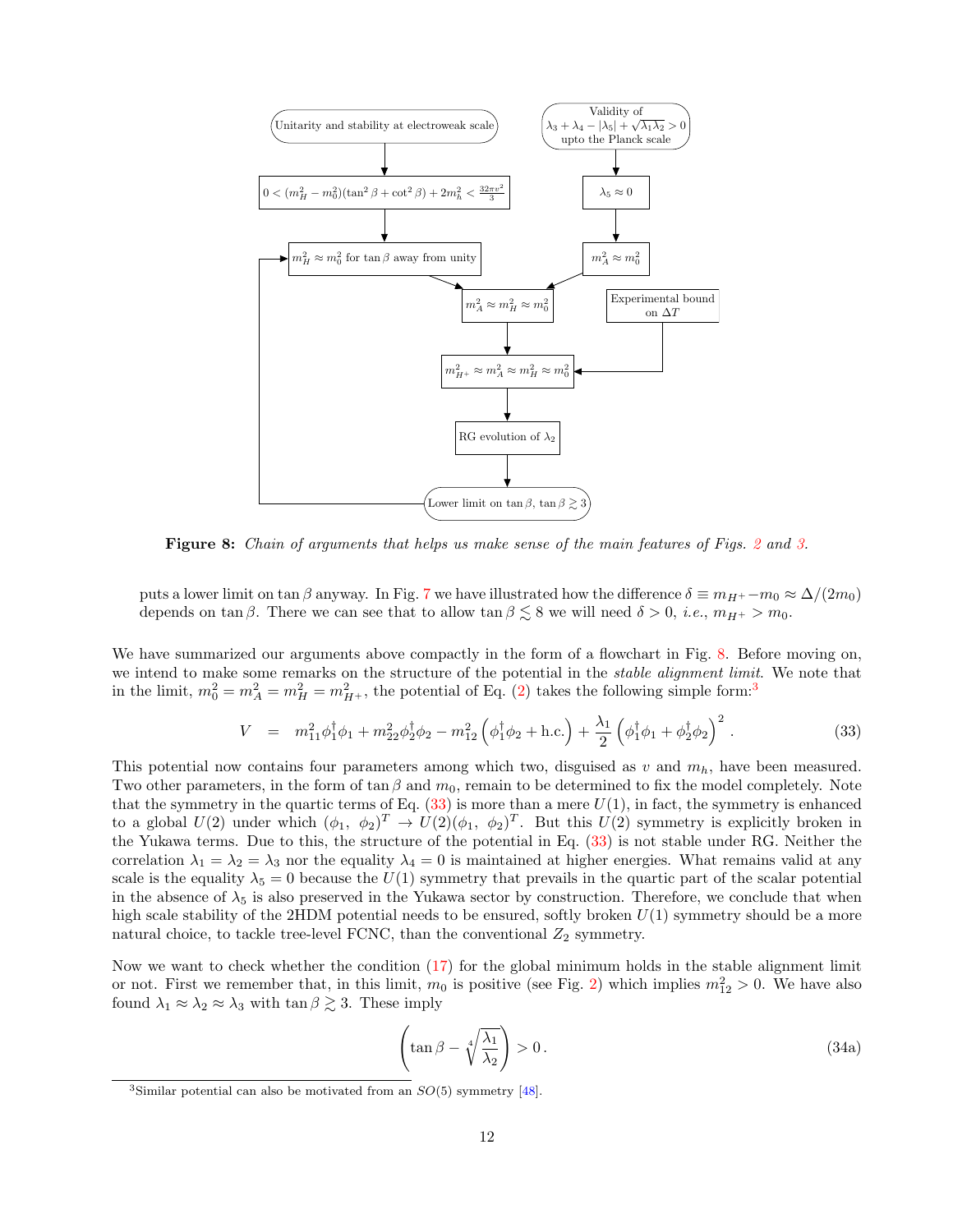The remaining factor in Eq. (17) can be evaluated, in the stable alignment limit, as follows:

$$
m_{11}^2 - m_{22}^2 \sqrt{\frac{\lambda_1}{\lambda_2}} \approx m_{11}^2 - m_{22}^2 = \beta_2 v_2^2 - \beta_1 v_1^2 \quad \text{[Using Eq. (8)]} \tag{34b}
$$

$$
= m_A^2 \left( \sin^2 \beta - \cos^2 \beta \right) \qquad \qquad [\text{Using Eq. (12) with } m_0 \approx m_A] \qquad (34c)
$$

$$
= m_A^2 \cos^2 \beta (\tan^2 \beta - 1) > 0 \qquad [\because \tan \beta \gtrsim 3]
$$
 (34d)

Therefore we conclude that, in the stable alignment limit, condition (17) is satisfied automatically and hence, existence of the global minimum is guaranteed.

### 3.3 Softly broken  $U(1)$

Here we will have  $m_A = m_0$  from the beginning. Evidently, when the  $U(1)$  symmetry is exact in the potential, *i.e.*,  $m_0 = 0$ , A will become the Goldstone boson. We present the result of our analysis, for Type I models, in Fig. 9. Although these plots do not provide any new insights, we include them just for completeness. The interpretation of Fig. 9 will be similar to that of the corresponding plots in the case of softly broken  $Z_2$  symmetry.



**Figure 9:** (Softly broken  $U(1)$ ) Allowed points in tan  $\beta$ - $m_A$ ,  $m_A$ - $m_H$ ,  $m_A$ - $m_{H^+}$  planes for the 2HDM potential to be stable up to  $\Lambda_{\text{UV}}$ . Three different colors correspond to three different choices of  $\Lambda_{\text{UV}}$  which appear in the legends.

## 4 Summary and conclusions

In this paper we have studied the consequences of demanding absolute stability of the 2HDM potential all the way up to the Planck scale. In view of the fact that the LHC Higgs data are in conformity with the SM expectations, we decided to work in the *alignment limit* where the lightest CP-even scalar  $(h)$  possess SMlike tree-level couplings with the standard particles. Although we have explicitly demonstrated our results for Type I and II models only, they are equally applicable to Type X and Y models also. We have found that, in the alignment limit, requirement of high scale stability puts some remarkable restrictions on the 2HDM parameter space. This set of restrictions defines the *stable alignment limit* for 2HDMs. Some of our most important observations are summarized below:

- 2HDM scalar potential with an exact  $Z_2$  symmetry is unable to maintain stability after  $10^8 \text{ GeV}$  ( $10^4 \text{ GeV}$ ) in the Type I (II) case. To ensure stability up to the Planck scale,  $Z_2$  symmetry needs to be broken softly.
- By demanding high scale stability in the presence of a soft breaking, we are led to a situation where the symmetry of the potential is enhanced from softly broken  $Z_2$  to softly broken  $U(1)$ .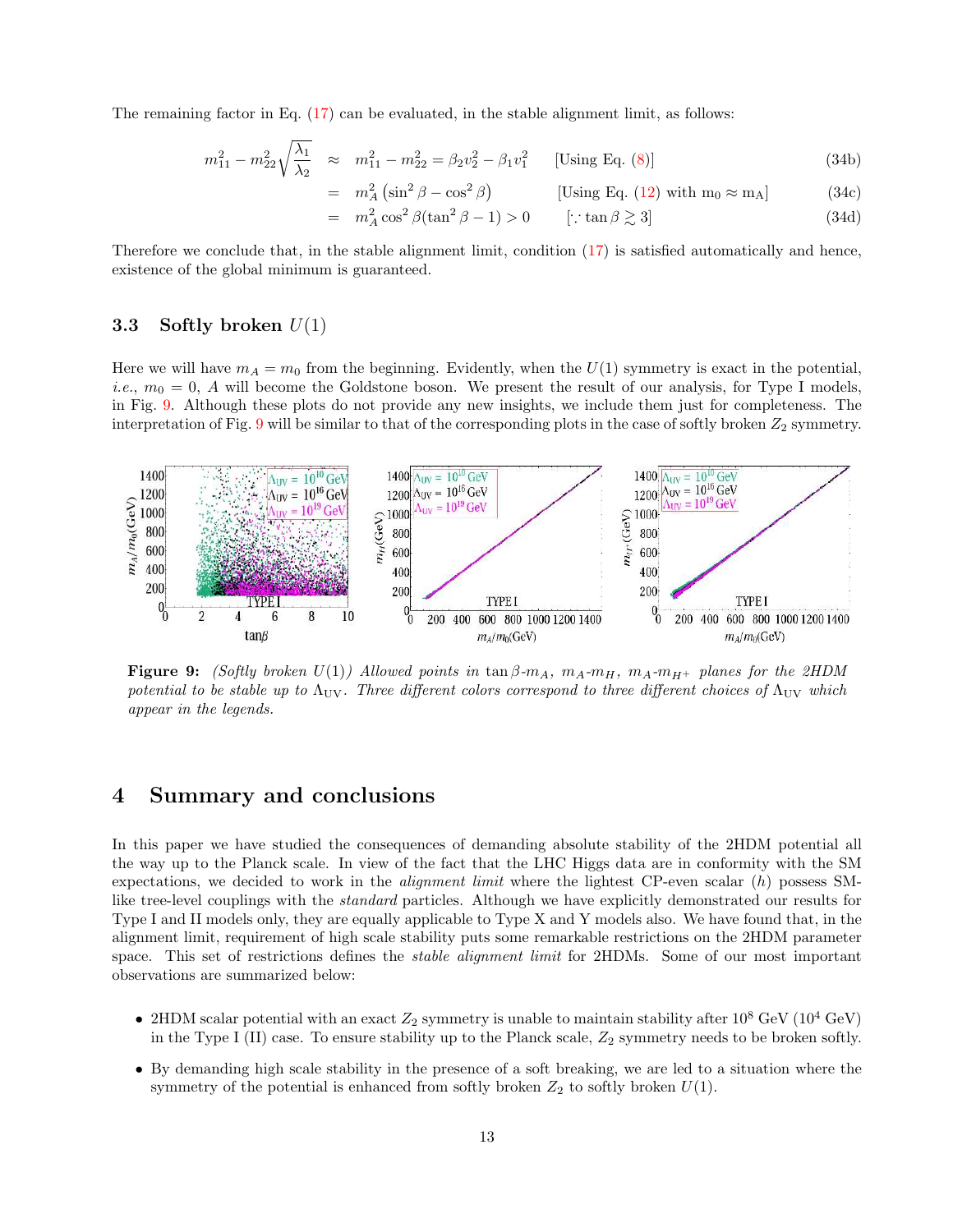- To have stability up to very high energies ( $\gtrsim 10^{10}$  GeV), all the nonstandard masses need to be nearly degenerate:  $m_0 \approx m_A \approx m_H \approx m_{H^+}$ . Thus, there is only one nonstandard mass parameter that governs the 2HDM in the stable alignment limit.
- The value of  $\tan \beta$  is bounded from below.

Therefore, in the *stable alignment limit*, a 2HDM can be fully described by only two new parameters, namely,  $\tan \beta$  and  $m_0$  with  $\tan \beta \gtrsim 3$  and  $m_0 \gtrsim 120 \text{ GeV}$  (280 GeV) for Type I (II) models.

Finally, we end the paper on a pessimistic note. One should remember that, in the alignment limit, even the self couplings of h are identical to the SM at the tree-level. This means, in this limit, any measurement involving the standard particles can smell the presence of nonstandard physics only through loop effects. But then the nonstandard particles can be made heavy enough to dilute these effects sufficiently. Thus, our only hope to detect the presence of nonstandard scalars beyond the reaches of the direct search experiments is via some nondecoupling effects in certain loop induced processes like Higgs to diphoton decay [49]. But with the degeneracy,  $m_0^2 \approx m_{H^+}^2$ , this possibility is also eliminated. Therefore, it appears that even if the LHC data continues to agree with the SM predictions, a 2HDM in the stable alignment limit which is very difficult, if not impossible, to probe experimentally, can serve as an alternative to the SM for many years to come.

Acknowledgments: DD thanks the Department of Atomic Energy (DAE), India for financial support.

# Appendix

### A One loop RG equations

Let us first write down the one loop RG equation (RGE) of the SM quartic coupling ( $\lambda$ ) [50, 51] as follows:

$$
\mathcal{D}\lambda = 12\lambda^2 - 3\left(3g^2 + g'^2\right)\lambda + \frac{3}{4}\left(3g^4 + g'^4 + 2g^2g'^2\right) + 12h_t^2\lambda - 12h_t^4\,,\tag{35}
$$

where,  $h_t$  denotes the top-Yukawa which dominates over the other Yukawa couplings. For convenience, we have introduce the shorthand  $\mathcal{D} \equiv 16\pi^2 \frac{d}{d(\ln \mu)}$ .

Now we will present the one loop RGEs of all the relevant couplings (gauge, Yukawa and scalar quartic couplings) of 2HDM  $[8, 52-54]$ .

Gauge couplings: RGE for the gauge couplings,

$$
\mathcal{D}g_s = -7g_s^3, \qquad (36a)
$$

$$
\mathcal{D}g = -3g^3, \tag{36b}
$$

$$
\mathcal{D}g' = 7g'^3. \tag{36c}
$$

**Yukawa couplings:** The initial values of top  $(h_t)$ , bottom  $(h_b)$  and tau  $(h_\tau)$  Yukawa couplings at electroweak scale  $(M_t)$  for the different Yukawa structures are given by,

Type I: 
$$
\begin{cases} h_t(M_t) = \frac{\sqrt{2}M_t}{v \sin \beta} \{1 - \frac{4}{3\pi} \alpha_s(M_t)\}, \\ h_{b,\tau}(M_t) = \frac{\sqrt{2}m_{b,\tau}}{v \sin \beta}; \end{cases}
$$
 (37a)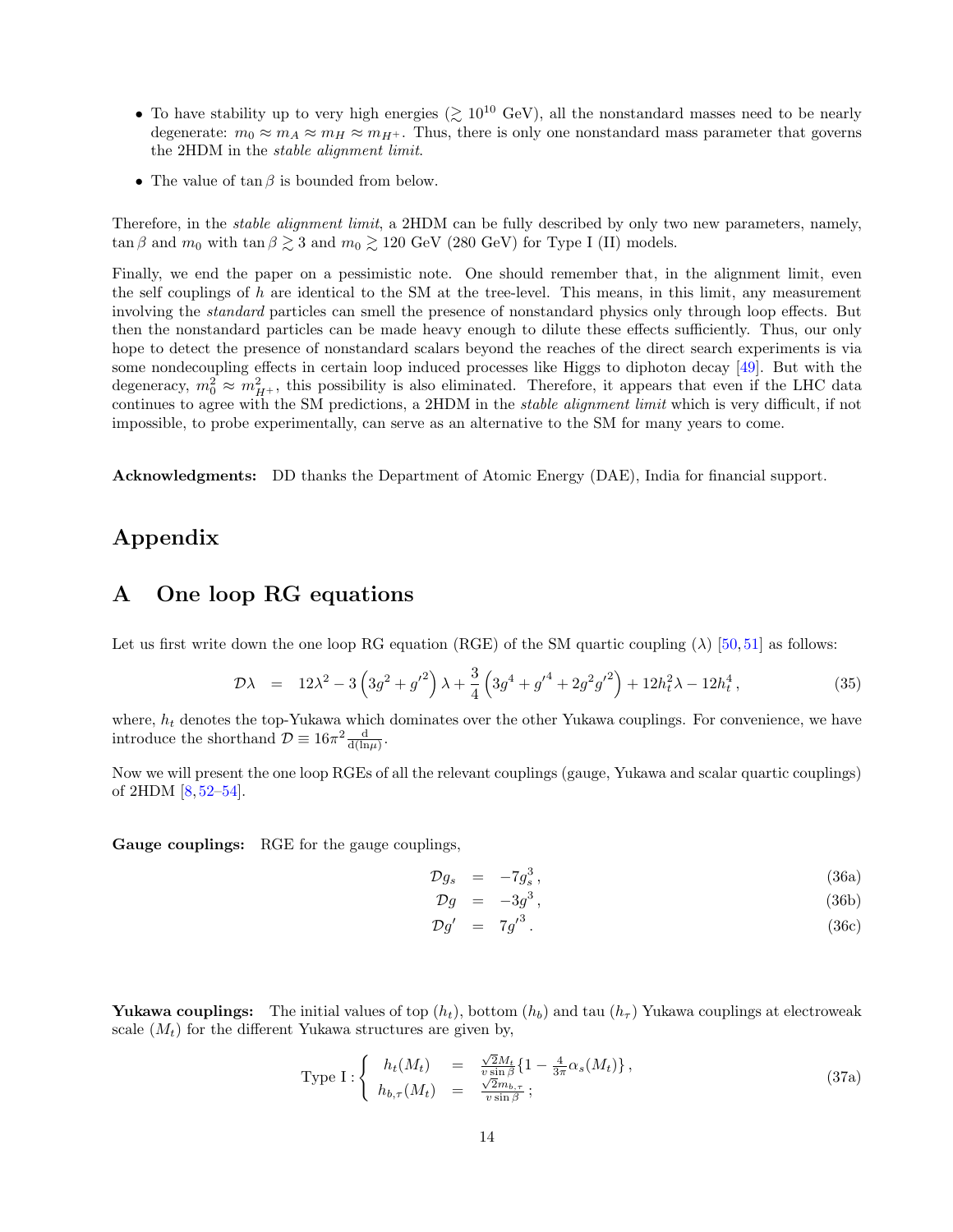Type II: 
$$
\begin{cases} h_t(M_t) = \frac{\sqrt{2}M_t}{v \sin \beta} \{1 - \frac{4}{3\pi} \alpha_s(M_t)\}, \\ h_{b,\tau}(M_t) = \frac{\sqrt{2}m_{b,\tau}}{v \cos \beta}; \end{cases}
$$
 (37b)

where,  $\alpha_s(M_t)$  denotes the strong coupling constant at top quark pole mass. The corresponding RGEs for Type I Yukawa structure are given by

 $\mathbb{R}^2$ 

$$
\mathcal{D}h_t = h_t \left( a_u + \frac{9}{2} h_t^2 + \frac{3}{2} h_b^2 + h_\tau^2 \right), \tag{38a}
$$

$$
\mathcal{D}h_b = h_b \left( a_d + \frac{3}{2} h_t^2 + \frac{9}{2} h_b^2 + h_\tau^2 \right), \tag{38b}
$$

$$
\mathcal{D}h_{\tau} = h_{\tau} \left( a_e + 3h_t^2 + 3h_b^2 + \frac{5}{2}h_{\tau}^2 \right). \tag{38c}
$$

For Type II Yukawa structure, the RGEs take the following form:

$$
\mathcal{D}h_t = h_t \left( a_u + \frac{9}{2} h_t^2 + \frac{1}{2} h_b^2 \right), \tag{39a}
$$

$$
\mathcal{D}h_b = h_b \left( a_d + \frac{1}{2} h_t^2 + \frac{9}{2} h_b^2 + h_\tau^2 \right), \tag{39b}
$$

$$
\mathcal{D}h_{\tau} = h_{\tau} \left( a_e + 3h_b^2 + \frac{5}{2}h_{\tau}^2 \right), \qquad (39c)
$$

where,

$$
a_u = \left(-8g_s^2 - \frac{9}{4}g^2 - \frac{17}{12}g'^2\right),\tag{40a}
$$

$$
a_d = \left(-8g_s^2 - \frac{9}{4}g^2 - \frac{5}{12}g'^2\right),\tag{40b}
$$

$$
a_e = \left(-\frac{9}{4}g^2 - \frac{15}{4}g'^2\right),\tag{40c}
$$

for both Type I and II models.

Scalar quartic couplings: The RGEs for the five quartic couplings that appear in Eq. (2) are given by

$$
\mathcal{D}\lambda_i = \beta_{\lambda_i} + G_i + H_i, (i = 1, 2, 3, 4, 5), \tag{41}
$$

where,  $\beta_{\lambda_i}$  and  $G_i$  are independent of the Yukawa structure of the model and are as follows:

$$
\beta_{\lambda_1} = 12\lambda_1^2 + 4\lambda_3^2 + 4\lambda_3\lambda_4 + 2\lambda_4^2 + 2\lambda_5^2, \tag{42a}
$$

$$
\beta_{\lambda_2} = 12\lambda_2^2 + 4\lambda_3^2 + 4\lambda_3\lambda_4 + 2\lambda_4^2 + 2\lambda_5^2, \tag{42b}
$$

$$
\beta_{\lambda_3} = (\lambda_1 + \lambda_2)(6\lambda_3 + 2\lambda_4) + 4\lambda_3^2 + 2\lambda_4^2 + 2\lambda_5^2, \tag{42c}
$$

$$
\beta_{\lambda_4} = 2\lambda_4 (\lambda_1 + \lambda_2) + 8\lambda_3 \lambda_4 + 4\lambda_4^2 + 8\lambda_5^2, \tag{42d}
$$

$$
\beta_{\lambda_5} = \lambda_5 (2\lambda_1 + 2\lambda_2 + 8\lambda_3 + 12\lambda_4), \qquad (42e)
$$

and,

$$
G_1 = \frac{3}{4} \left( 3g^4 + g'^4 + 2g^2 g'^2 \right) - 3\lambda_1 \left( 3g^2 + g'^2 \right) , \qquad (43a)
$$

$$
G_2 = \frac{3}{4} \left( 3g^4 + g'^4 + 2g^2 g'^2 \right) - 3\lambda_2 \left( 3g^2 + g'^2 \right) , \qquad (43b)
$$

$$
G_3 = \frac{3}{4} \left( 3g^4 + g'^4 - 2g^2 g'^2 \right) - 3\lambda_3 \left( 3g^2 + g'^2 \right) , \qquad (43c)
$$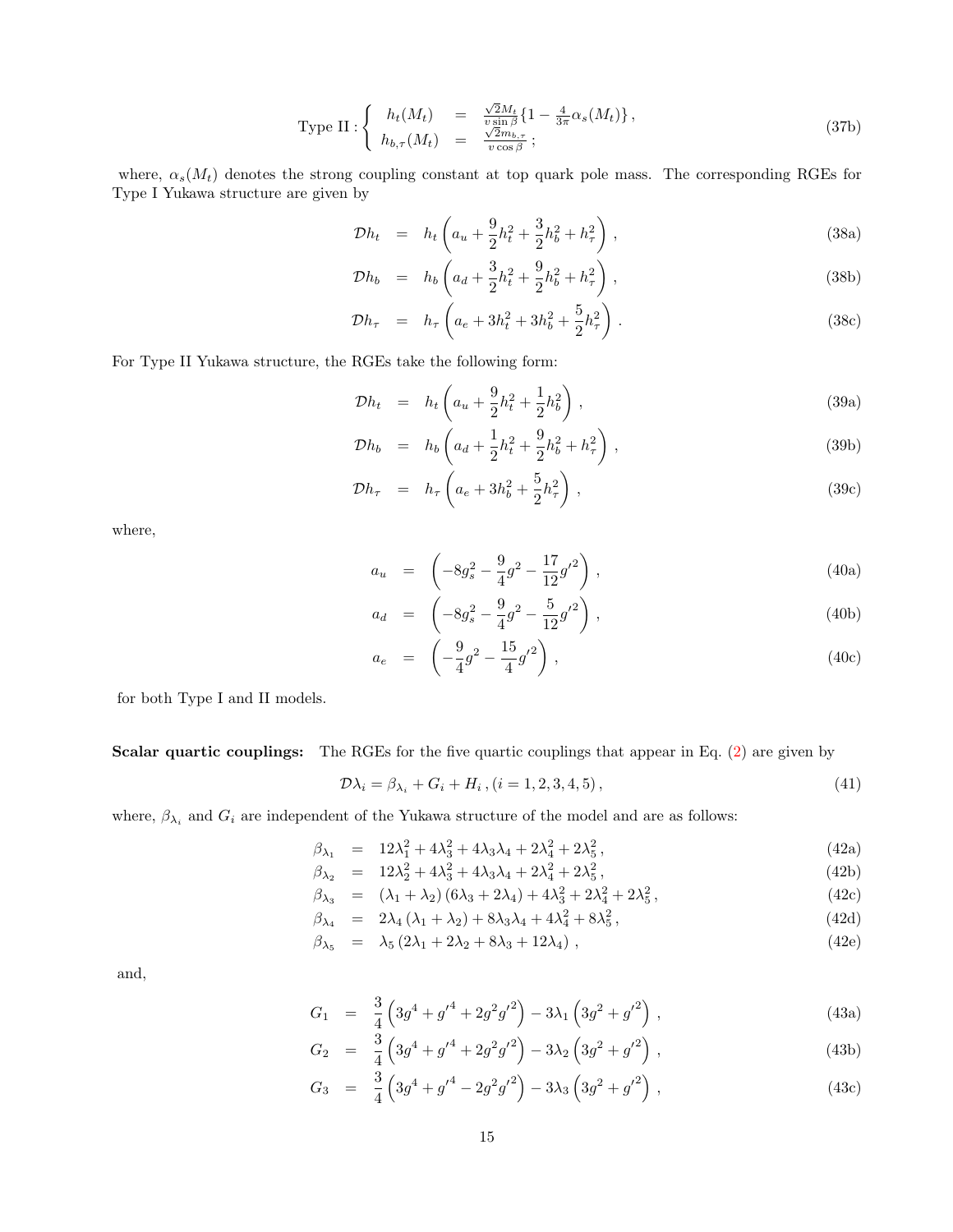$$
G_4 = 3g^2g'^2 - 3\lambda_4 \left(3g^2 + g'^2\right),\tag{43d}
$$

$$
G_5 = -3\lambda_5 \left(3g^2 + {g'}^2\right). \tag{43e}
$$

The expressions for  $H_i$ s, however, depend on the Yukawa structure of the model. For Type I models, these are given by,

$$
H_1 = 0, \t\t(44a)
$$

$$
H_2 = 4\lambda_2 \left(3h_t^2 + 3h_b^2 + h_\tau^2\right) - \left(12h_t^4 + 12h_b^4 + 4h_\tau^4\right),\tag{44b}
$$

 $H_3 = 2\lambda_3 \left(3h_t^2 + 3h_b^2 + h_\tau^2\right)$ ,  $(44c)$ 

$$
H_4 = 2\lambda_4 \left(3h_t^2 + 3h_b^2 + h_\tau^2\right), \tag{44d}
$$

$$
H_5 = 2\lambda_5 \left(3h_t^2 + 3h_b^2 + h_\tau^2\right). \tag{44e}
$$

For the Type II Yukawa structure, we have

$$
H_1 = 4\lambda_1 \left(3h_b^2 + h_\tau^2\right) - \left(12h_b^4 + 4h_\tau^4\right), \qquad (45a)
$$

$$
H_2 = 12\lambda_2 h_t^2 - 12h_t^4, \tag{45b}
$$

$$
H_3 = 2\lambda_3 \left(3h_t^2 + 3h_b^2 + h_\tau^2\right) - 12h_t^2h_b^2, \tag{45c}
$$

$$
H_4 = 2\lambda_4 \left(3h_t^2 + 3h_b^2 + h_\tau^2\right) + 12h_t^2 h_b^2, \tag{45d}
$$

$$
H_5 = 2\lambda_5 \left(3h_t^2 + 3h_b^2 + h_\tau^2\right). \tag{45e}
$$

## References

- [1] ATLAS Collaboration, G. Aad et al., Observation of a new particle in the search for the Standard Model Higgs boson with the ATLAS detector at the LHC, Phys.Lett. B716 (2012) 1–29, [arXiv:1207.7214].
- [2] CMS Collaboration, S. Chatrchyan et al., Observation of a new boson at a mass of 125 GeV with the CMS experiment at the LHC, Phys. Lett. **B716** (2012)  $30-61$ ,  $[\text{arXiv}:1207.7235]$ .
- [3] F. Bezrukov, M. Y. Kalmykov, B. A. Kniehl, and M. Shaposhnikov, *Higgs Boson Mass and New Physics*, JHEP 1210 (2012) 140, [arXiv:1205.2893].
- [4] G. Degrassi, S. Di Vita, J. Elias-Miro, J. R. Espinosa, G. F. Giudice, et al., Higgs mass and vacuum stability in the Standard Model at NNLO, JHEP 1208 (2012) 098, [arXiv:1205.6497].
- [5] D. Buttazzo, G. Degrassi, P. P. Giardino, G. F. Giudice, F. Sala, et al., Investigating the near-criticality of the Higgs boson, JHEP 1312 (2013) 089, [arXiv:1307.3536].
- [6] V. Branchina and E. Messina, Stability, Higgs Boson Mass and New Physics, Phys.Rev.Lett. 111 (2013) 241801, [arXiv:1307.5193].
- [7] V. Branchina, E. Messina, and M. Sher, Lifetime of the electroweak vacuum and sensitivity to Planck scale physics, Phys.Rev. D91 (2015), no. 1 013003, [arXiv:1408.5302].
- [8] G. Branco, P. Ferreira, L. Lavoura, M. Rebelo, M. Sher, et al., Theory and phenomenology of two-Higgs-doublet models, Phys.Rept.  $516$  (2012) 1-102,  $[arXiv:1106.0034]$ .
- [9] S. L. Glashow and S. Weinberg, Natural Conservation Laws for Neutral Currents, Phys.Rev. D15 (1977) 1958.
- [10] E. Paschos, Diagonal Neutral Currents, Phys.Rev. D15 (1977) 1966.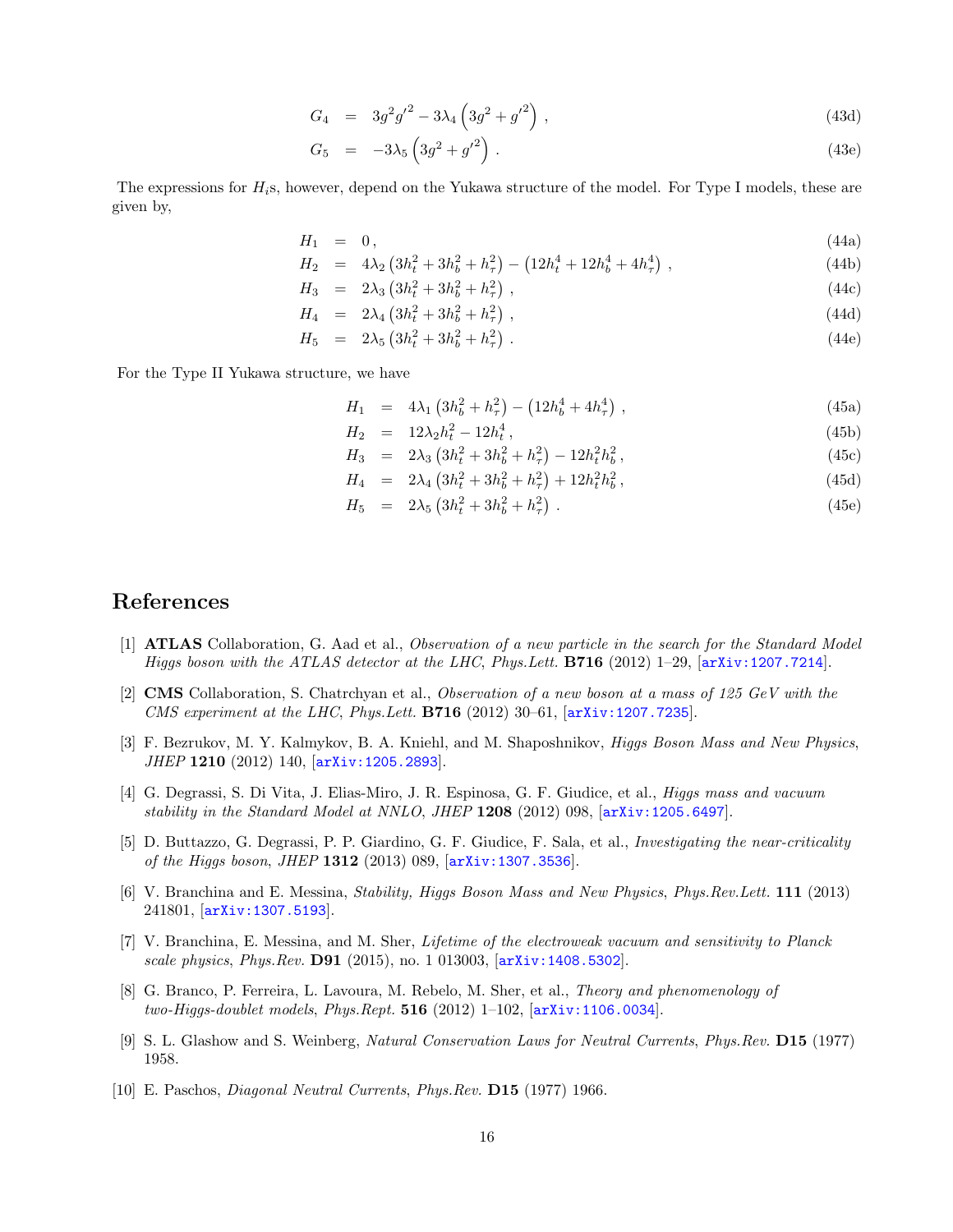- [11] J. F. Gunion and H. E. Haber, The CP conserving two Higgs doublet model: The Approach to the decoupling limit, Phys.Rev. D67 (2003) 075019, [hep-ph/0207010].
- [12] N. Craig and S. Thomas, Exclusive Signals of an Extended Higgs Sector, JHEP 1211 (2012) 083, [arXiv:1207.4835].
- [13] M. Carena, I. Low, N. R. Shah, and C. E. Wagner, *Impersonating the Standard Model Higgs Boson*: Alignment without Decoupling, JHEP 1404 (2014) 015, [arXiv:1310.2248].
- [14] P. Ferreira and D. Jones, Bounds on scalar masses in two Higgs doublet models, JHEP 0908 (2009) 069, [arXiv:0903.2856].
- [15] N. Chakrabarty, U. K. Dey, and B. Mukhopadhyaya, High-scale validity of a two-Higgs doublet scenario: a study including LHC data, JHEP  $1412$  (2014) 166,  $\ar{xiv:1407.2145}$ .
- [16] J. F. Gunion and H. E. Haber, Conditions for CP-violation in the general two-Higgs-doublet model, Phys.Rev. D72 (2005) 095002, [hep-ph/0506227].
- [17] P. Ferreira, M. Maniatis, O. Nachtmann, and J. P. Silva, CP properties of symmetry-constrained two-Higgs-doublet models, JHEP 1008 (2010) 125, [arXiv:1004.3207].
- [18] J. F. Gunion, H. E. Haber, G. L. Kane, and S. Dawson, The Higgs Hunter's Guide, Front.Phys. 80 (2000) 1–448.
- [19] Updated coupling measurements of the Higgs boson with the ATLAS detector using up to 25 fb<sup>-1</sup> of proton-proton collision data, Tech. Rep. ATLAS-CONF-2014-009, CERN, Geneva, Mar, 2014.
- [20] CMS Collaboration Collaboration, Precise determination of the mass of the Higgs boson and studies of the compatibility of its couplings with the standard model, .
- [21] B. Coleppa, F. Kling, and S. Su, Constraining Type II 2HDM in Light of LHC Higgs Searches, JHEP 1401 (2014) 161, [arXiv:1305.0002].
- [22] C.-Y. Chen, S. Dawson, and M. Sher, Heavy Higgs Searches and Constraints on Two Higgs Doublet Models, Phys.Rev. D88 (2013), no. 3 015018,  $arXiv:1305.1624$ .
- [23] N. Craig, J. Galloway, and S. Thomas, Searching for Signs of the Second Higgs Doublet, arXiv:1305.2424.
- [24] O. Eberhardt, U. Nierste, and M. Wiebusch, Status of the two-Higgs-doublet model of type II, JHEP 1307 (2013) 118, [arXiv:1305.1649].
- [25] B. Dumont, J. F. Gunion, Y. Jiang, and S. Kraml, Constraints on and future prospects for Two-Higgs-Doublet Models in light of the LHC Higgs signal, Phys.Rev. D90 (2014), no. 3 035021,  $\vert$ arXiv:1405.3584.
- [26] B. Dumont, J. F. Gunion, Y. Jiang, and S. Kraml, Addendum to "Constraints on and future prospects for Two-Higgs-Doublet Models in light of the LHC Higgs signal", arXiv:1409.4088.
- [27] J. Bernon, B. Dumont, and S. Kraml, Status of Higgs couplings after run 1 of the LHC, Phys.Rev. D90 (2014), no. 7 071301, [arXiv:1409.1588].
- [28] N. G. Deshpande and E. Ma, Pattern of Symmetry Breaking with Two Higgs Doublets, Phys.Rev. D18 (1978) 2574.
- [29] K. Klimenko, On Necessary and Sufficient Conditions for Some Higgs Potentials to Be Bounded From Below, Theor.Math.Phys. 62 (1985) 58–65.
- [30] B. M. Kastening, Bounds from stability and symmetry breaking on parameters in the two Higgs doublet potential, hep-ph/9307224.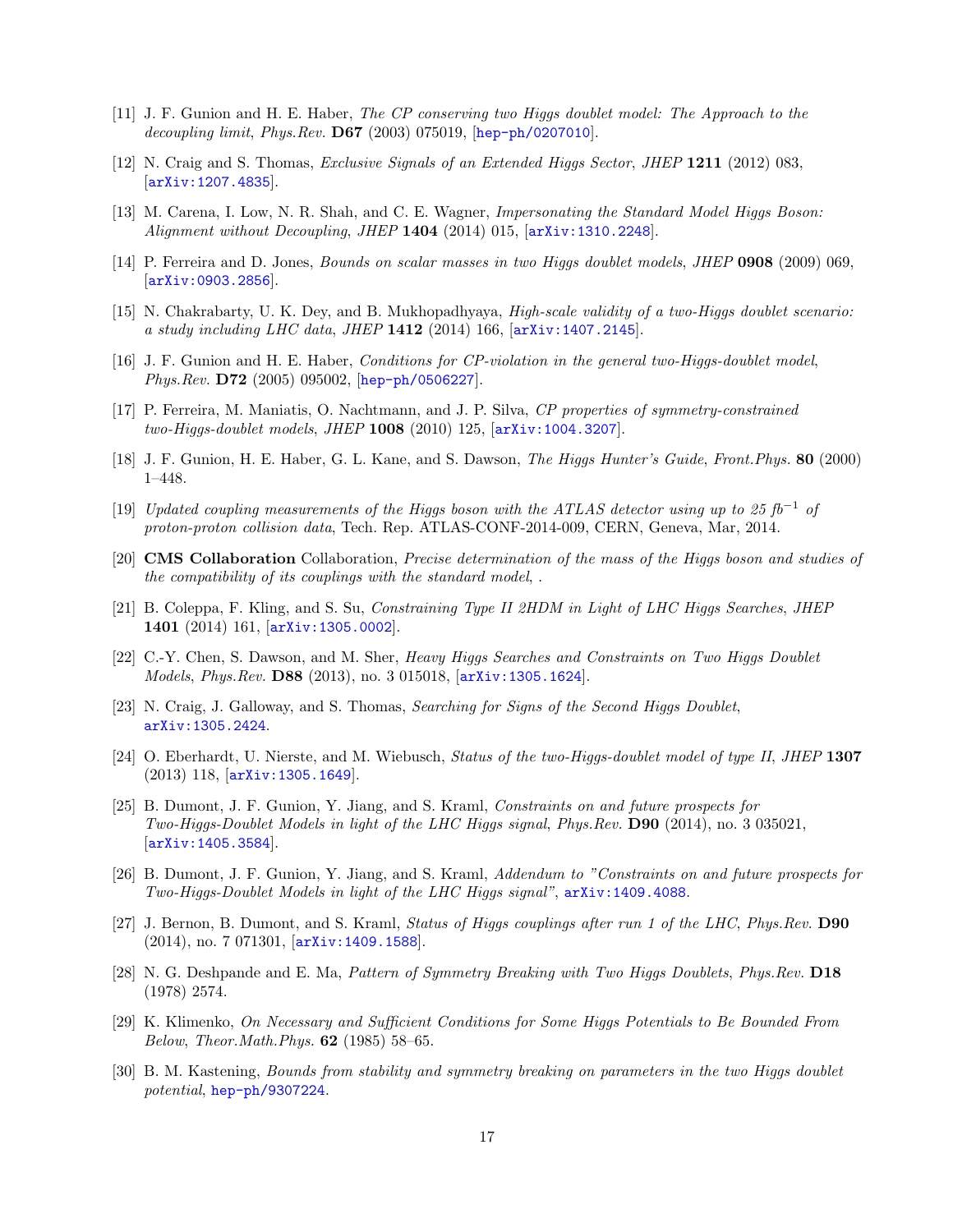- [31] M. Maniatis, A. von Manteuffel, O. Nachtmann, and F. Nagel, Stability and symmetry breaking in the general two-Higgs-doublet model, Eur.Phys.J. C48 (2006) 805–823, [hep-ph/0605184].
- [32] J. Maalampi, J. Sirkka, and I. Vilja, Tree level unitarity and triviality bounds for two Higgs models, Phys.Lett. B265 (1991) 371–376.
- [33] S. Kanemura, T. Kubota, and E. Takasugi, Lee-Quigg-Thacker bounds for Higgs boson masses in a two doublet model, Phys.Lett. **B313** (1993) 155–160, hep-ph/9303263.
- [34] A. G. Akeroyd, A. Arhrib, and E.-M. Naimi, Note on tree level unitarity in the general two Higgs doublet model, Phys.Lett. B490 (2000) 119–124, [hep-ph/0006035].
- [35] J. Horejsi and M. Kladiva, *Tree-unitarity bounds for THDM Higgs masses revisited, Eur.Phys.J.* **C46**  $(2006)$  81–91,  $[hep-ph/0510154]$ .
- [36] A. Barroso, P. Ferreira, I. Ivanov, R. Santos, and J. P. Silva, Evading death by vacuum, Eur.Phys.J. C73 (2013) 2537, [arXiv:1211.6119].
- [37] A. Barroso, P. Ferreira, I. Ivanov, and R. Santos, *Metastability bounds on the two Higgs doublet model*, JHEP 1306 (2013) 045, [arXiv:1303.5098].
- [38] F. Mahmoudi and O. Stal, Flavor constraints on the two-Higgs-doublet model with general Yukawa couplings, Phys.Rev. D81 (2010) 035016, [arXiv:0907.1791].
- [39] O. Deschamps, S. Descotes-Genon, S. Monteil, V. Niess, S. T'Jampens, et al., The Two Higgs Doublet of Type II facing flavour physics data, Phys.Rev. D82 (2010) 073012, [arXiv:0907.5135].
- [40] LEP Higgs Working Group for Higgs boson searches, ALEPH Collaboration, DELPHI Collaboration, L3 Collaboration, OPAL Collaboration, Search for charged Higgs bosons: Preliminary combined results using LEP data collected at energies up to 209-GeV, hep-ex/0107031.
- [41] H.-J. He, N. Polonsky, and S.-f. Su, Extra families, Higgs spectrum and oblique corrections, Phys.Rev. D64 (2001) 053004, [hep-ph/0102144].
- [42] W. Grimus, L. Lavoura, O. Ogreid, and P. Osland, A Precision constraint on multi-Higgs-doublet models, J.Phys. G35 (2008) 075001, [arXiv:0711.4022].
- [43] M. Baak and R. Kogler, The global electroweak Standard Model fit after the Higgs discovery, arXiv:1306.0571.
- [44] **ATLAS, CDF, CMS, D0** Collaboration, First combination of Tevatron and LHC measurements of the top-quark mass, arXiv:1403.4427.
- [45] B. Swiezewska, Yukawa independent constraints for two-Higgs-doublet models with a 125 GeV Higgs boson, Phys.Rev. D88 (2013), no. 5 055027, [arXiv:1209.5725].
- [46] D. Das, New limits on  $\tan \beta$  for 2HDMs with  $\mathbb{Z}_2$  symmetry, arXiv:1501.02610.
- [47] G. Bhattacharyya, D. Das, P. B. Pal, and M. Rebelo, Scalar sector properties of two-Higgs-doublet models with a global  $U(1)$  symmetry, JHEP 1310 (2013) 081,  $[arXiv:1308.4297]$ .
- [48] P. B. Dev and A. Pilaftsis, Maximally Symmetric Two Higgs Doublet Model with Natural Standard Model Alignment, JHEP 1412 (2014) 024, [arXiv:1408.3405].
- [49] G. Bhattacharyya and D. Das, Nondecoupling of charged scalars in Higgs decay to two photons and symmetries of the scalar potential, Phys.Rev.  $D91$  (2015), no. 1 015005,  $arXiv:1408.6133$ .
- [50] H. Arason, D. Castano, B. Keszthelyi, S. Mikaelian, E. Piard, et al., Renormalization group study of the standard model and its extensions. 1. The Standard model, Phys.Rev. D46 (1992) 3945–3965.